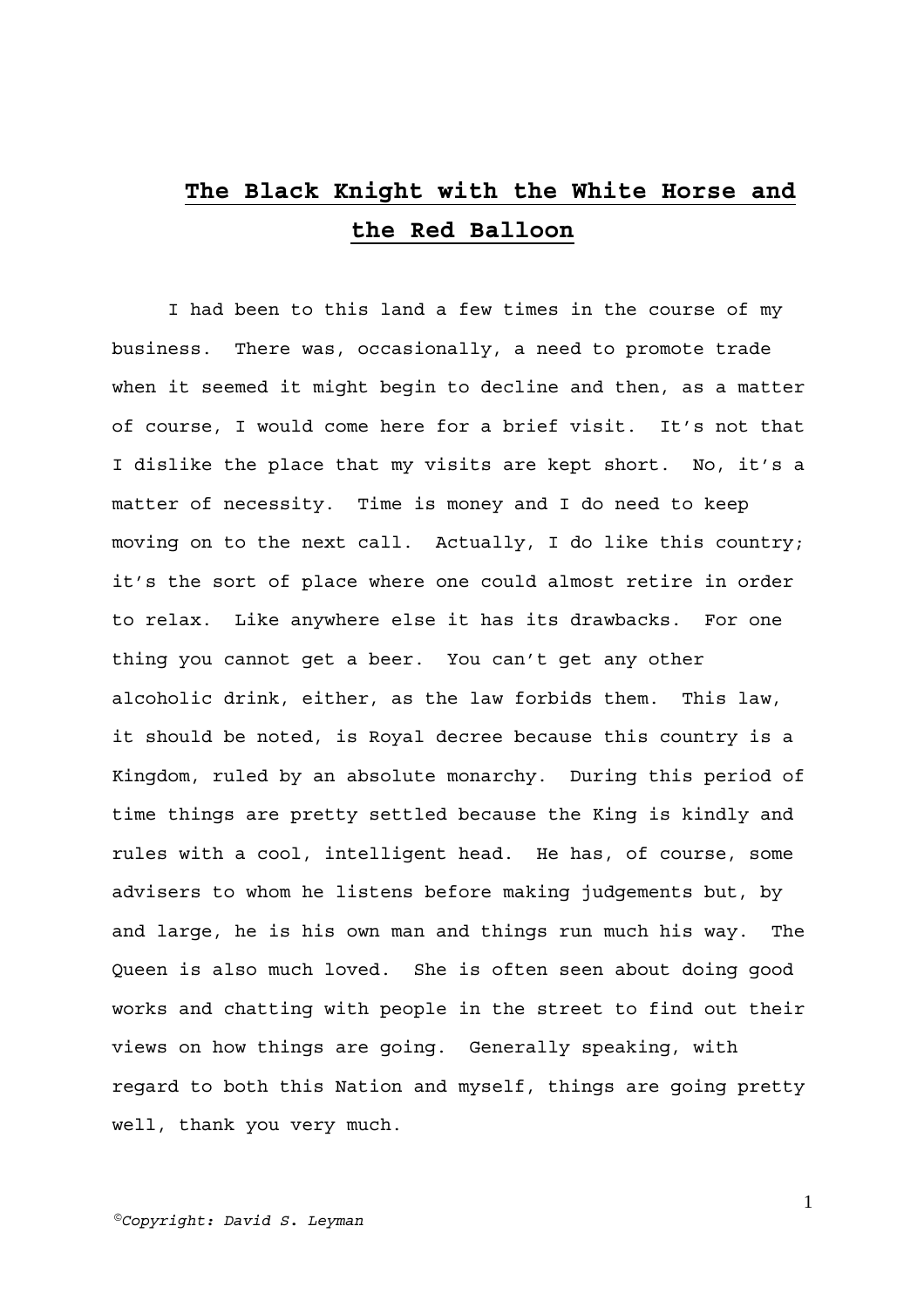I had arrived here shortly after lunchtime so I felt I could justify 'putting my feet up', as it were, for a few hours and starting out fresh tomorrow. With this firmly in my mind, I set out towards 'Deroo's' Restaurant - 'seafood our speciality', I had noted on previous visits. The opportunity to go in and sample this self-touted seafood had not arisen previously as I was wont to grab a snack at a roadside stall. Quite partial, I am, to a plate of fried noodles with the finely shredded beef and fiery condiments that they often serve up hereabouts. Frankly, I was intrigued. A seafood speciality restaurant was something that one has come to expect near the coast. Here we are approaching seven hundred miles, to the best of my knowledge, from the sea. There's the picture: I am walking, at a sedate pace, towards this restaurant - firmly convinced that I'm going to be served something pretty rancid, my sneer must have been matching my western clothes when someone tugged at my sleeve and jerked me viciously out of my thoughts.

"Well blow me down if tidd'n you!"

He must have considered me half-drunk as I regarded him for a few moments focussing my thoughts.

"'Tis I – Billy, you ole sod, you!"

Things clicked into place. He was a good six inches taller and wider than I am with a big smile and open features. I suppose the ladies would regard him as handsome. He was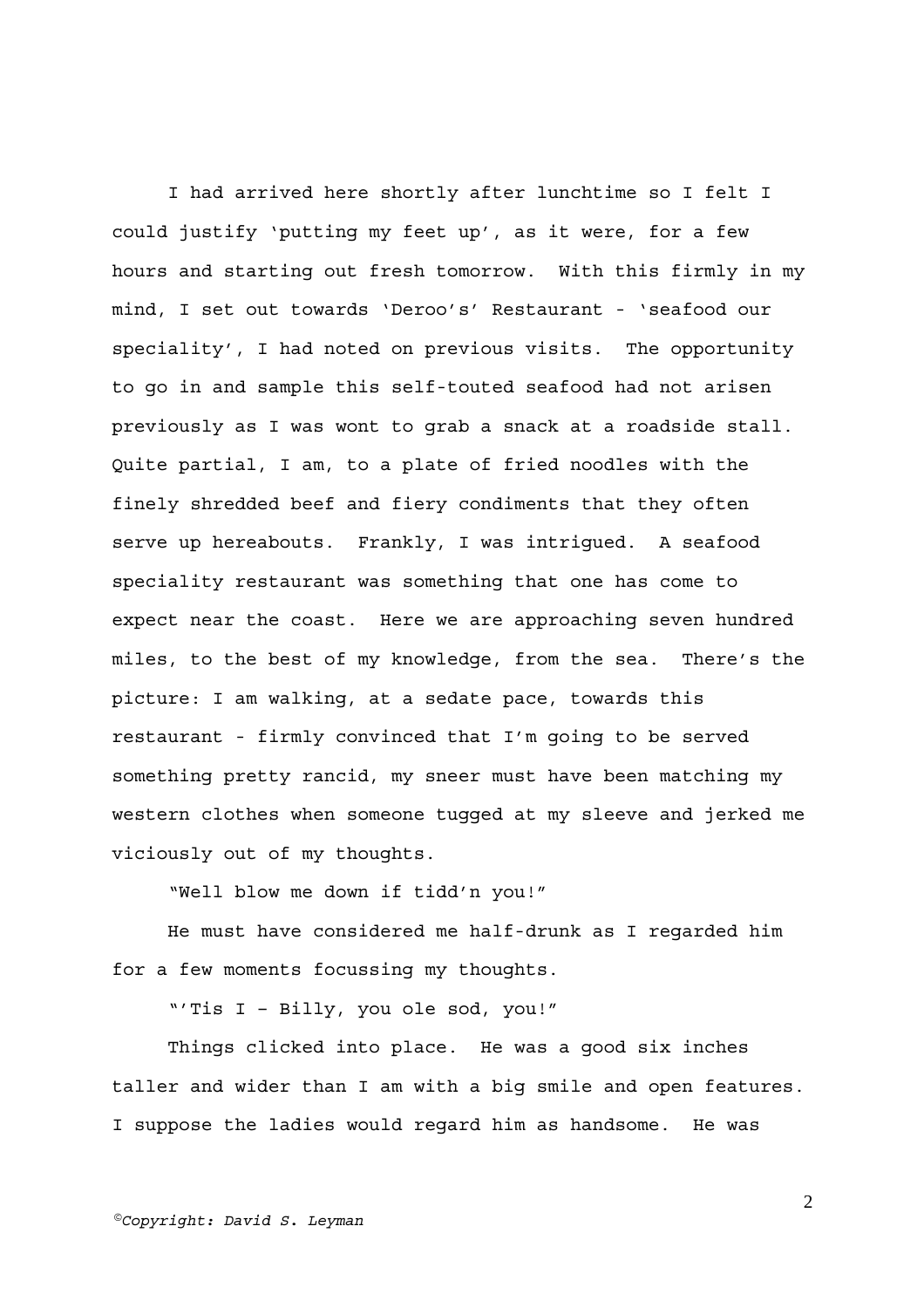certainly big but, then, he was a blacksmith by trade.

"Yes, Billy, my dear chap. I recognised you, of course, but I really did not expect to see you at this time - surely you are busy this afternoon at the forge?"

"Bugger I, you still talk proper posh, don't'ee? But then, 'course, you wudden know it but there's a 'oliday today being wossisname's saving day."

"I am completely bemused, Billy. 'Wossisname'? Saving day? To whom and what, pray, do you refer?"

He was a nice chap but could be a bit, how can I put this nicely, circuitous? I know, I know, you're thinking to yourself that he doesn't sound indigenous to this country and you would be right. He's from the West - like me, but he was educated over a hot fire in a 'smithy down near.... near...., I have no memory for names and that's another that's gone. I shall probably think of it in the wee hours, wake up and want to write it down but be too tired and fall asleep again. Of course, by morning it'll be gone again, will it not? It was becoming clear, judging by the intense frown on his face, that Billy was none too hot on names, either.

"Did I damp down the fire afore I left?" he mused.

"Billy? Hello? Who is 'wossisname'? What is a 'saving day'?"

"Ah, well, 'course, you wuzzent yer, wuz'ee? You wudden know about that, I don't suppose. Ah, well, see, 'tiz a long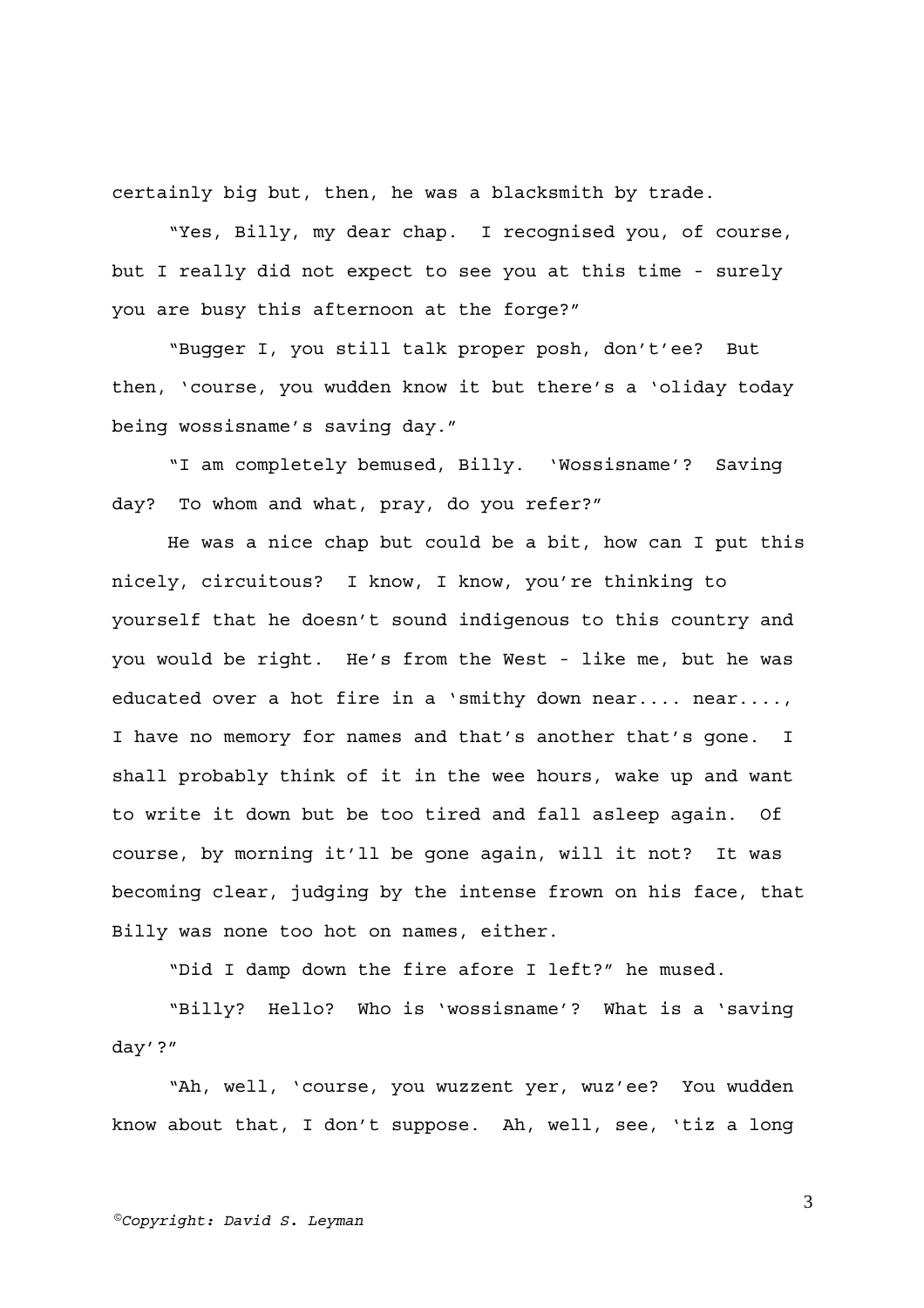story, that one is an' you'm always in a rush to be off."

"Come, Billy, and sample the seafood with me for a tiffin and you can explain it all to me."

"Don't know 'bout no 'tiffin' but I ain't averse to no afternoon snack if you'm paying fer it. I'll just nip back and check my fire - you go get the drinks in, mine'll be a ginger tea - sweet, mind."

I gave him a thumbs up sign and headed back towards the restaurant with every prospect, this time, of getting there. How did I know Billy? Fair question. Perhaps I forgot to mention that I deal in metal - bar, sheet and ingot, so Billy is one of my major customers. Competition is fierce in this line, especially up here, so I like to keep him happy and as he is a pleasant enough chap keeping him happy is no big chore.

Billy came in and sat down. I had already ordered the fruit juice and tea then waited while he took a long drink at his. He put the glass down gently and sat back in his chair. They, the chairs, were made of a type of thin cane that grows around here and are, apart from being cool by virtue of their open weave structure, delightfully comfortable. I had sometimes thought that I might like to take some home with me but, then, you know what 'Customs and Excise' can be like on importing biological goods! Billy made up a worm drive for me once to go in a gearbox back home - something a customer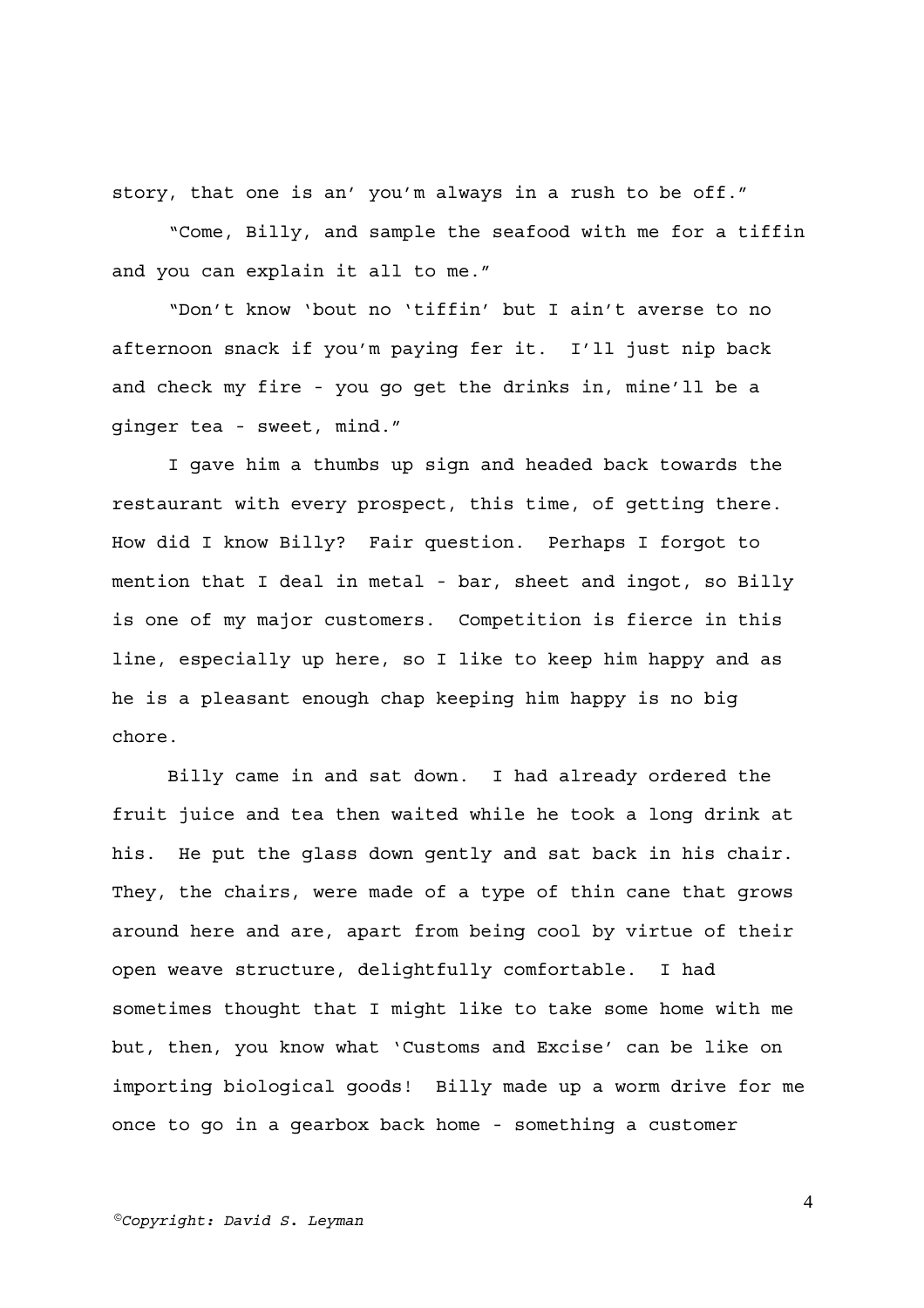wanted but couldn't get made locally and I was sure Billy could do it. He could and did. Customs saw the word 'worm' on the label and absolutely would not let it through. I tried to explain that it was a piece of machinery but they were resolute until I had unpacked it and shown them. What a palaver to go through on a Friday afternoon. It took me five hours to go over the border that day - it normally only takes two, by the time I had repacked it and got it back on the cart. Naturally, Customs don't bother to help reloading, do they! Especially when they see one of those new four wheel wagons with the big covers on coming up the road towards the border. Almost hear the cash registers chiming over the crunch of wheels on the road. I was mentally weighing up the possibilities of getting a set of chairs home in one piece without a lot of hassle from the customs people when Billy spoke.

"Princess Andromeda."

"Who?" I was completely lost.

"'Wossisname' is Princess Andromeda. 'Course you wudden want to go calling 'er that to 'er face even though 'tiz 'er own and given name. 'Annie' 'er loikes, o' course."

"Ah," I said, agreeing with him even though I had not the faintest idea of what he was talking about. Then it struck me. 'Saving Day' - 'wossisname'. Yes. Now I had it. My mind was, obviously, still half on the chairs, I'm a bit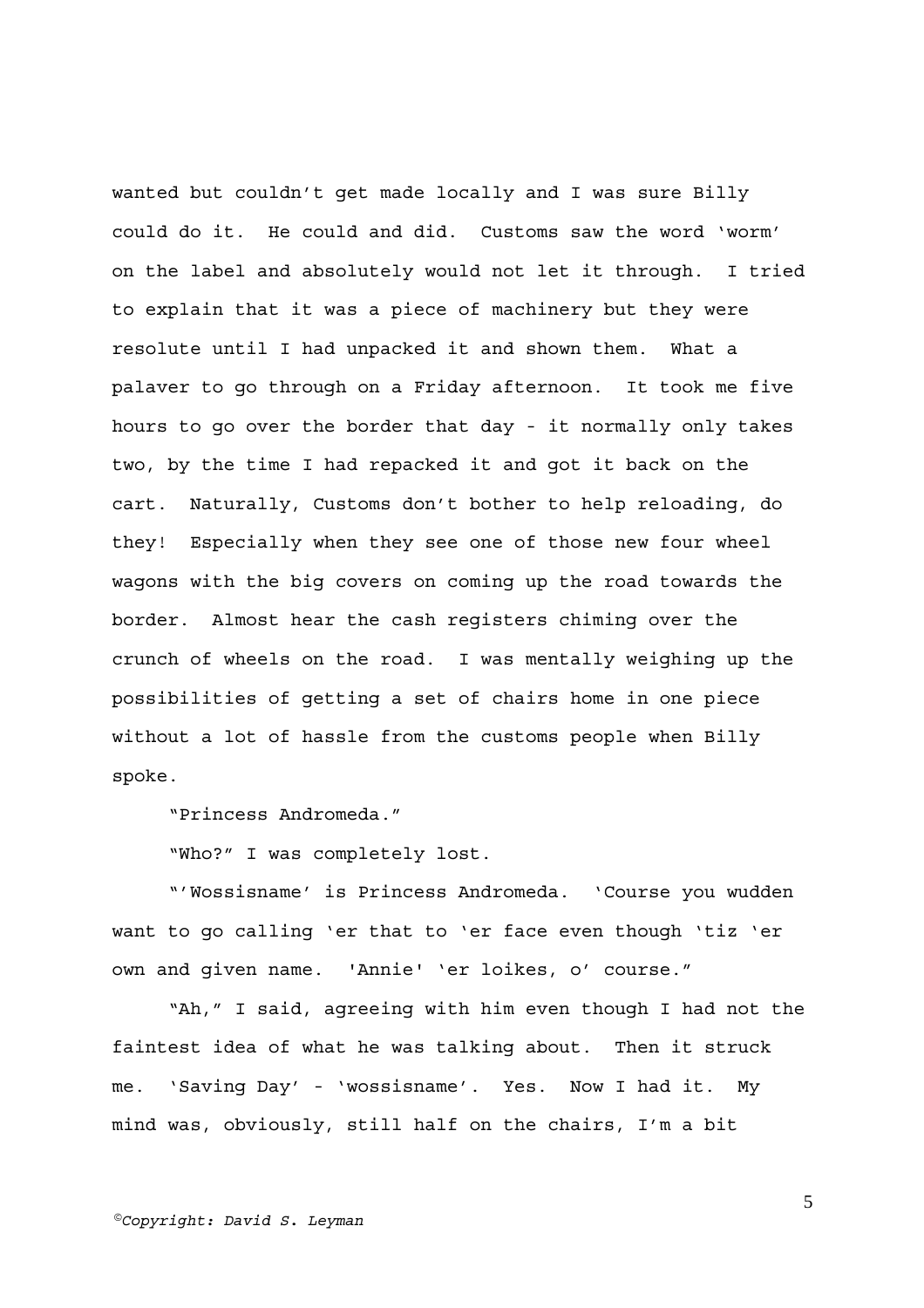sharper on the up-take than that as a rule.

(Just as an aid to you and because I am familiar with the speech patterns of Billy - which many of you will not be, I shall note Billy's narrative from now on as if he spoke normally, i.e., I shall translate it for you!)

"You weren't here then. Not when she was saved. Well, actually, she wasn't really saved, *per se*. You couldn't say that she was at death's door or anything like that. No, quite the contrary, she was in perfect health as far as we know she looked fine, anyway. At least, she looked fine to me but, then, she was...is...a remarkably fine looking young lady, tall and....er...."

"Junoesque?" I guessed by watching his hands.

"..well, she's pretty shapely in all the right places."

I was now fervently hoping the waiter would arrive so we could order and give me a chance to sort out what this was all about. She was, it seemed, saved but not saved and hence the national holiday. National? Billy hadn't said it was national, I just assumed....

"I suspect it would be better if I started at the beginning where these things are best started so it would be best if you started to get some more drinks in and the dinner ordered to avoid being disturbed. How's that?"

"Agreed." I scented a fine story here and I was bound for a bit of relaxation anyway. I called the waiter and we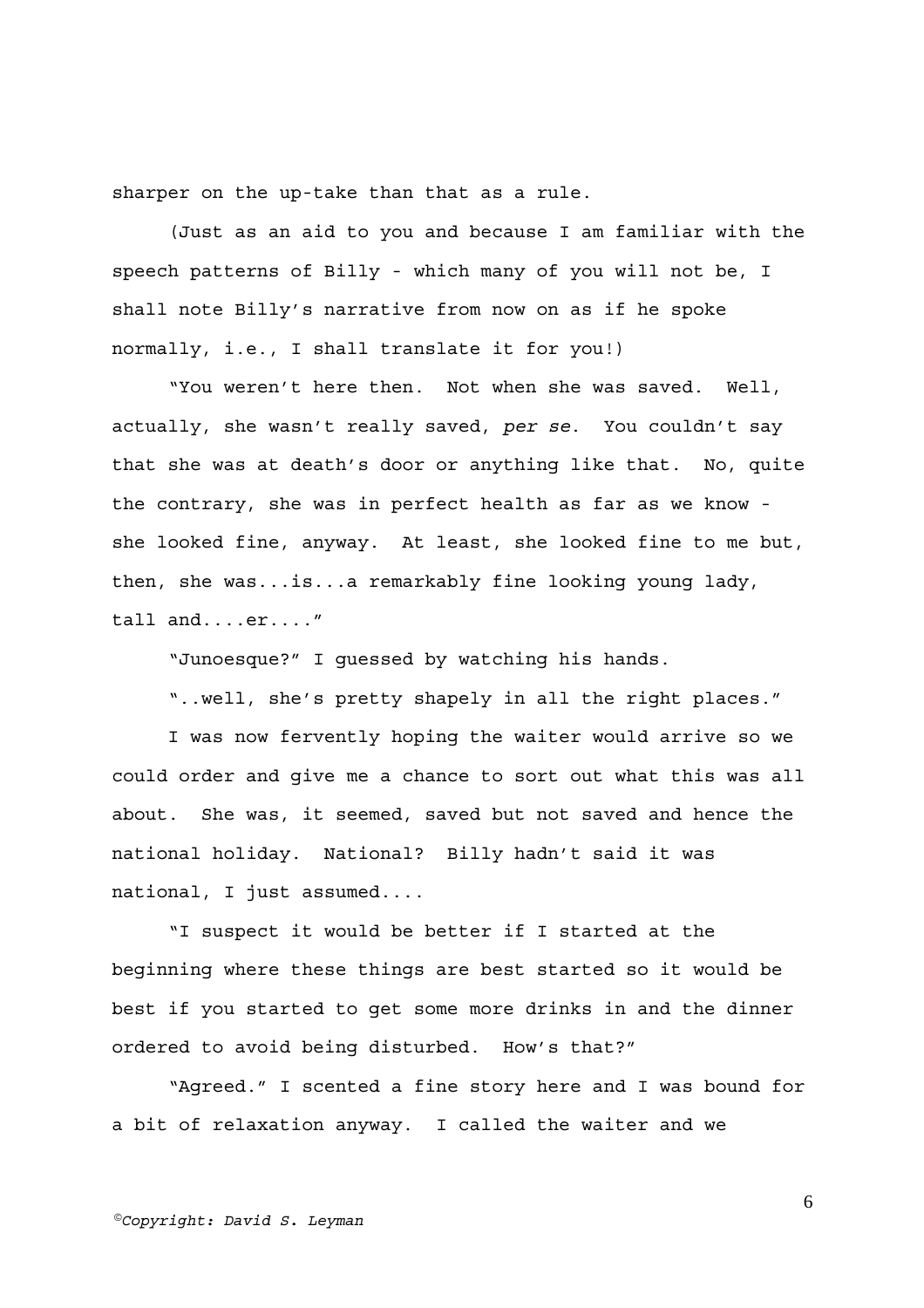ordered our seafood dinner, a three-course affair, along with the local tea. A quick word on the tea. It is very sweet and is made with condensed milk; they mix it and bring it to a drinkable temperature by pouring it from one glass to another at arm's length - without, ever, spilling it. It is a remarkable thing to watch. One day I will tell you about the tea in the south, place called Sish Wang, where they stand two metres from the table and the tea comes out as a jet from a spout straight into your cup (more like a bowl, actually), it is boiling hot and they never, ever, miss. Remarkable, the things you see when you travel about as I have had to do over the years.

"Keep the tea coming, Waiter," said Billy enthusiastically. I hoped, in that case, that the story wouldn't be too long - not that the tea is expensive, mind, I was thinking of my capacity to withstand a visit to the toilet.

Some years ago, the story began, the King had a brilliant idea. The country had a couple of grave problems that were spoiling its, otherwise, almost idyllic existence. These problems, he was sure, were not insurmountable but would require someone with extraordinarily special talents and a great mind to resolve. In other words, the sort of person who, if they had humility and gentility also, would be precisely the sort of person who would be ideally suited to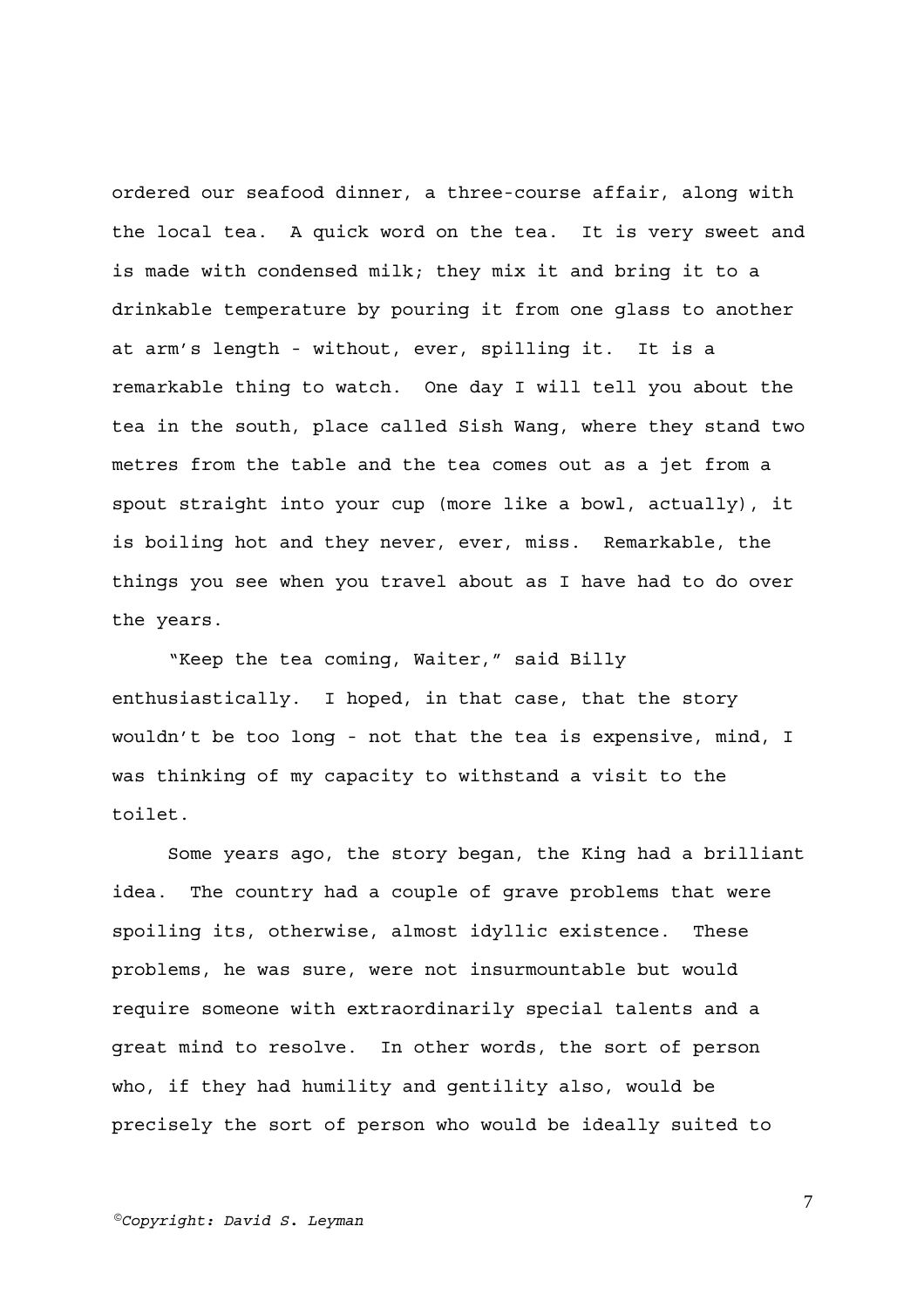rule the country after his demise. He recognised that King's, because they are prayed for by so many people have, statistically, shorter lives than anyone else, need to sort out the matter of an heir to the throne early on in life. This being a patriarchal society, and he and his wife only having a daughter, meant that he had urgent need to get his little girl wed to the right person fairly soon; she was already in her mid-teens and showing every sign of being the sort of girl every mother would want her son not to marry. The King, with the agreement of the Queen, linked the two matters and made an announcement to the effect that, given other suitable factors, anyone who could solve the Kingdom's problems would be offered the hand of Princess Andromeda in marriage. Annie hated the posters with this announcement on. They made her feel like something for offer on a cart sale. And 'Andromeda', indeed! How formal. But, then, Bapa was like that (she was fond of calling her father 'Bapa') and so was Mama. So stiff, but so kind to her. Until now. She thought, pessimistically, that this meant that she would never be married and would die a virgin - well, a spinster, anyway. She smiled gently to herself and curled up to indulge in the kind of thoughts that teenagers of both sexes enjoy in quiet moments alone.

She was nearly right. Billy had wanted to apply but was advised not to do so. He was, the King's adviser had said,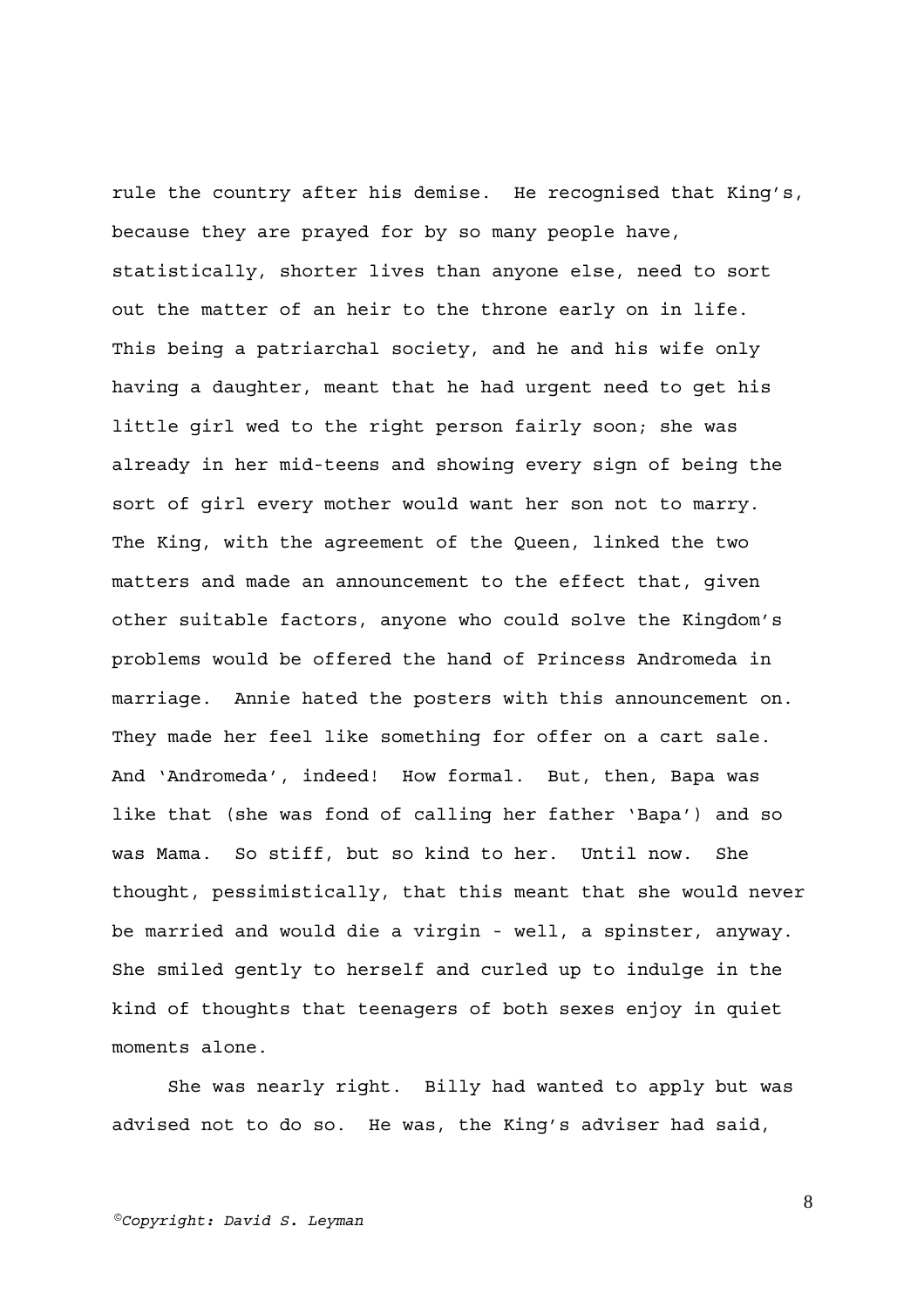too valuable to be allowed into dangerous activities however much he admired, and he did, the Princess. The nation paid a lot for his skills and felt disinclined to try and obtain another 'smith who they might not get along with as well as they did with him. Until Billy had arrived here there was no metal in common use. They had no ores and all metallic implements used had been brought in by traders at, usually, high prices. Billy's arrival had been the dawn of a new era. The King had sent out advertisements to other countries particularly to the west, asking for blacksmiths to become expatriate contract workers here. Billy had answered the call and been happily accepted. That was many years ago. He did not look his age and was still fit as a fiddle but unmarried. Some people wondered why. The girls here were noted for their extreme beauty and shapeliness and many would yearn after his slimly muscular body even though, with the tan included, it was still a shade paler than their honey brown curves. No, the adviser had said firmly and with an air of finality, you are not the man for this job, we sorely need you safe and well here. Billy sometimes pondered what the Princess felt about that as he knew her well and fancied she had an eye for him. Ah, well. So we dream, he had thought to himself.

The years rolled by. Many had come in answer to the call. Some had made the attempt to solve the problems as set out to them by the King. None returned. By now Andromeda -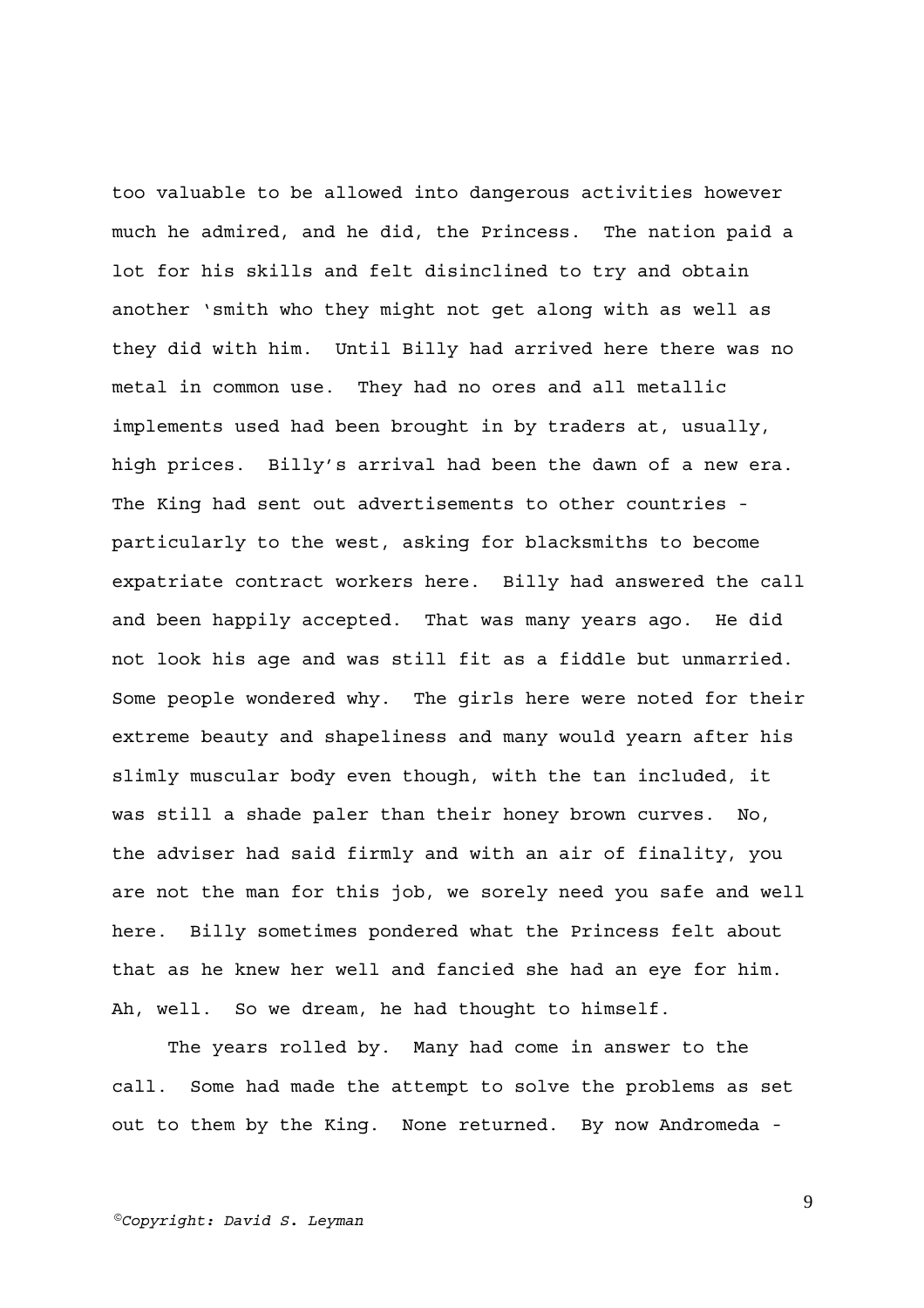Annie, was in her mid-twenties and was radiantly beautiful and definitely 'Junoesque'. She was also starting to look a little downcast - wistful, some said, not unkindly. There were knots of concern for her among the people when they gathered for the markets. There were the occasional remarks that, perhaps, the King had made a decision in haste, that, maybe, there were other ways to solve the problems without penalising the lovely Princess Annie. There were the odd flickers of sadness on the faces of the King and Queen. There were said to be hushed, but heated, discussions in the Royal chambers. The King would not retract. He was not too proud to change his mind but he felt that the problems of the Realm came before the desires of the individual. He knew nobody would blame him for giving up. He was convinced there was someone out there who could help. Would help. He was certain.

Billy was banging nails into the front nearside hoof of a palomino when, for some unaccountable reason, he felt compelled to look up. The two nails he had been gripping between his lips fell to the ground unheeded. He let go the hoof and the palomino snorted and stamped it impatiently. Coming up the street, astride an enormous white horse, was the finest suit of black armour that Billy had ever seen. He was deeply impressed by the craftsmanship and drank in the details of it like a man dying of thirst as it rode past him. It was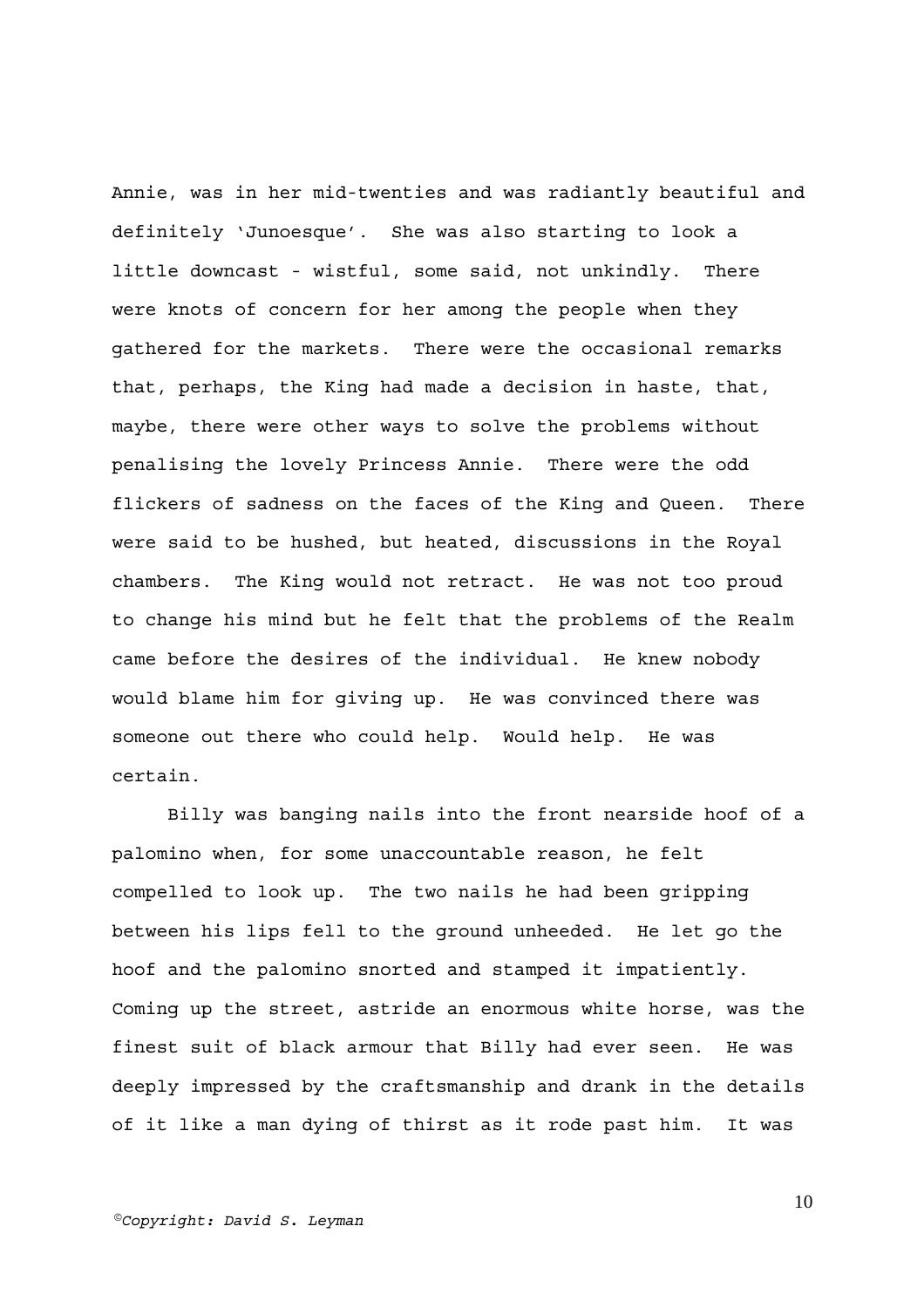an unfamiliar pattern and had a sheen that he did not recognise. Definitely from a long, long way away Billy knew with certainty. So engrossed was he with the armour that he did not notice the balloon until the last moment as the horse and armour swung left around the castle walls towards the main gate, disappearing from Billy's mesmerised gaze. Billy shook his head in wonderment. A foreign knight from far away lands dressed all in black armour riding a huge white horse, with the thickest feathers you could imagine, carrying a red balloon. Why a red balloon? Billy knew precisely why the knight was here and wondered if he would disappear like the rest. He sighed and went back to the palomino's hoof.

The Black Knight pulled up at the main gate to the castle. The guard reported that his voice had been quiet but compelling, no hint of arrogance but with an air of one who is used to command. He walked the great white horse over to the stables where a lad took him to be curried and catered for and another lad led the Knight to a side door. The Knight had asked why the side door and not the main entrance and the lad explained that the main entrance had many stone steps which some people with metal shoes had slipped upon and, besides, the Knight's armour looked very heavy for climbing unnecessarily. Then, much to the surprise of the lad, the Knight thanked him for his consideration in what sounded like a most sincere fashion. At the side door a footman took over,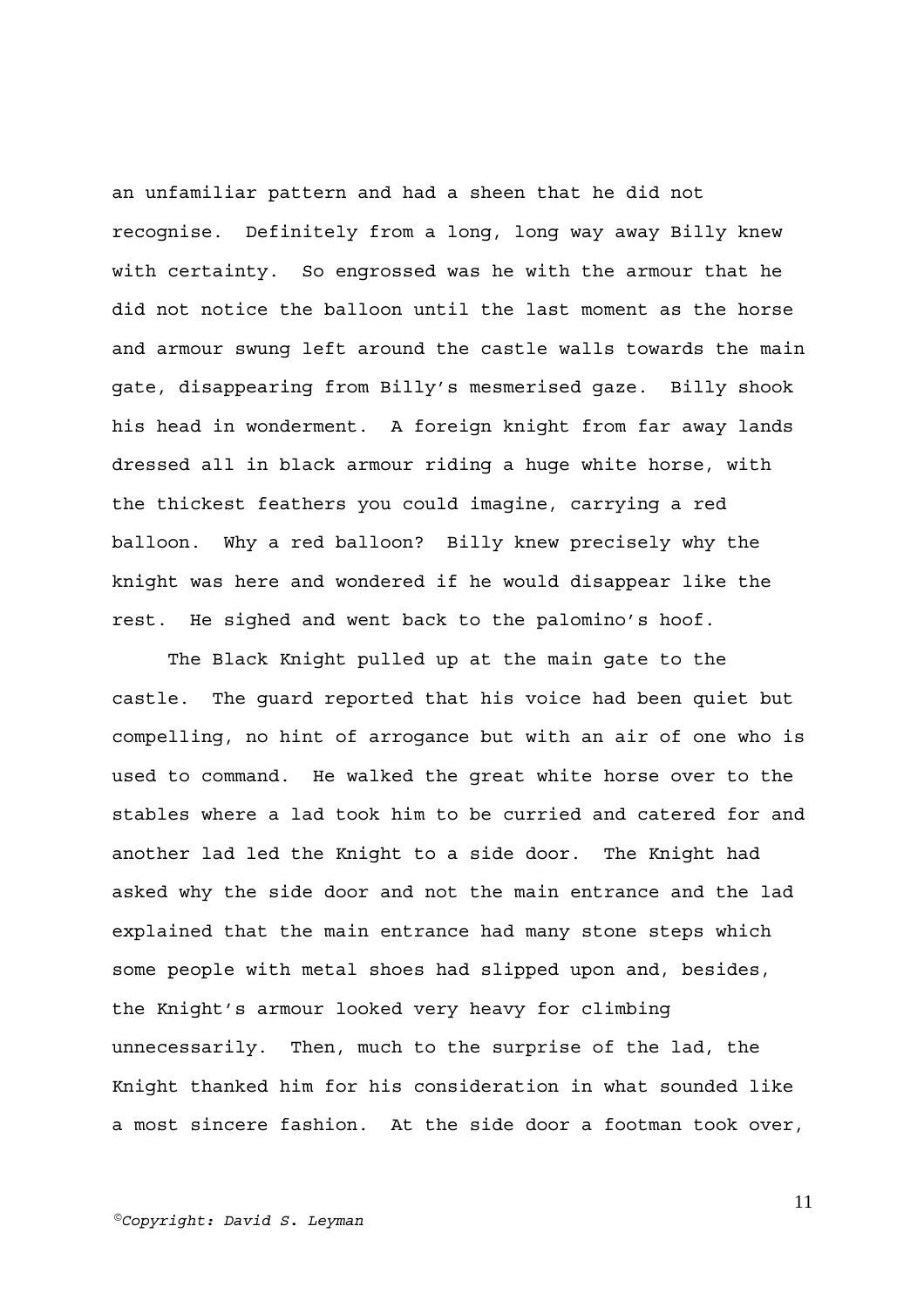greeted the Knight and enquired how he should be presented to their Majesties.

"As I am," said the Knight "Present me as 'The Black Knight'."

"From whither shall I say that you come?"

"The road into the city."

"This is very enigmatic, Sire, but the King will want to know more - could you be more forthcoming with your personal details?"

"The King will understand, for I have heard that he is wise, that I am here to do a job of work and that the risk is, it seems, all mine for the present. It is for me to know the details of the task rather than for others to know of me. I will state the same to the King."

"Sire. It shall be as you wish."

And so the Black Knight was led into the presence of the King and Queen. He knelt and offered the pommel of his sword to their Majesties who bade him rise.

"Although it may seem apparent, would you state the reason for your visit to us, Sir Knight?"

"I shall indeed, Your Highness. You issued an invitation for anyone with courage, determination, intelligence and wit to come here and solve the nation's problems. The remuneration for this task is the hand of your daughter, the Princess Andromeda, in marriage. No doubt this would, in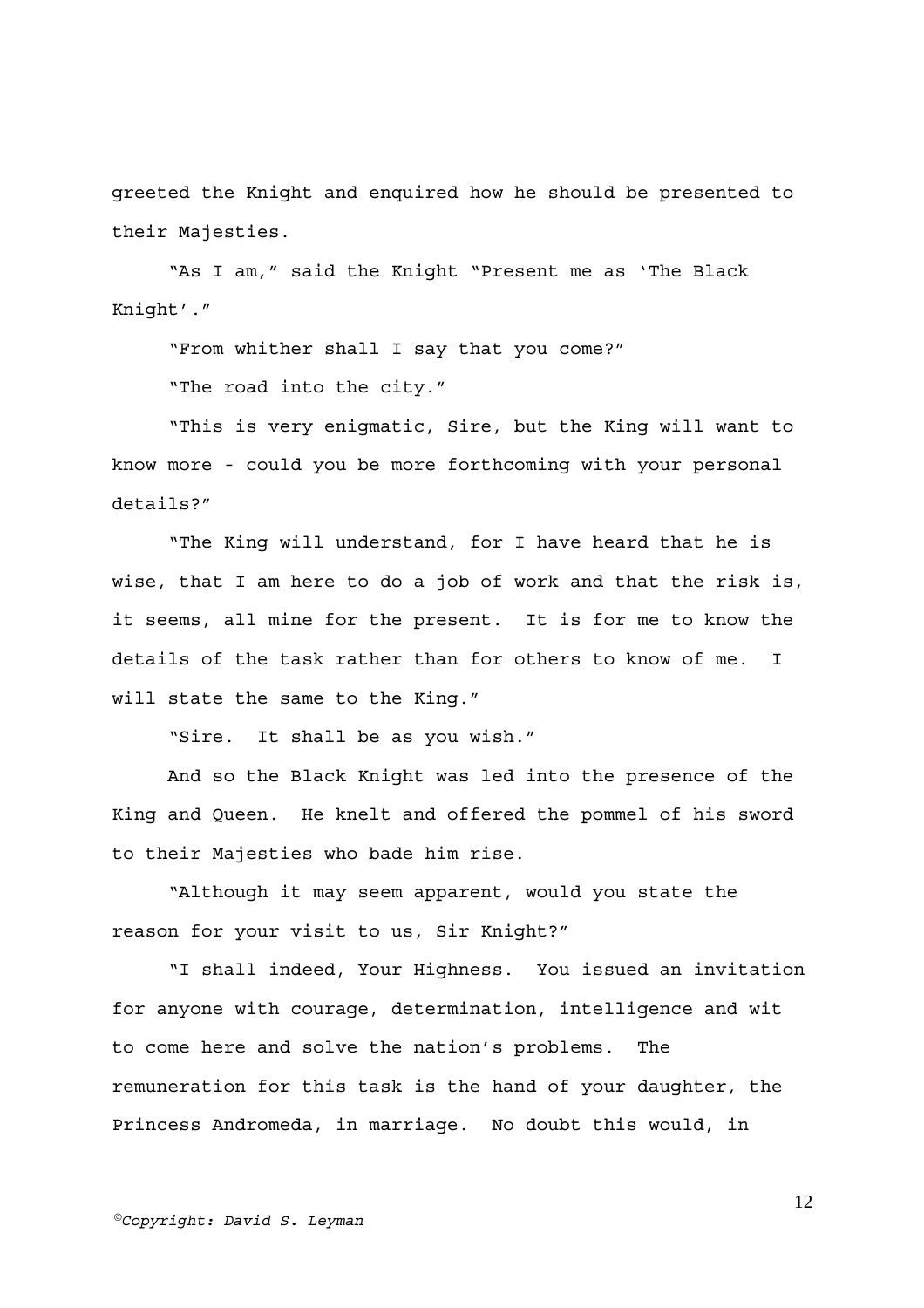turn, lead to land and responsibility for the Kingdom? If so, then I am the man you have sought. I have travelled far since hearing the news which, I gather, has taken time to reach me. Where I have travelled from and other details regarding myself are irrelevant to the issue. What is relevant is the future course of action and that is now in your hands, my Liege."

"Should you succeed in the tasks which we will outline to you, then we will indeed, offer you the hand of our only child. With that in mind, could we, at least, see your face since all else that you say is true?"

"I wonder why my physical appearance should be of any importance in this matter. However, as you ask it of me, I see no reason to demur."

With a sweep of his hand, the helm's visor was lifted and, no sooner had the King's eyes focussed, than it was immediately dropped. The King's eyes were twinkling in merriment.

"I prithee do it again, Sir Knight, for I missed the opportunity," asked the Queen.

The King chuckled, "It is not necessary, my Dearest, trust me. This man is as wise as he says he is and I earnestly hope that he is the successful candidate for whom we have prayed so long. Come, Black Knight, with me into the ante room where we can discuss the future in peace."

Billy had said that the Princess was on tenterhooks to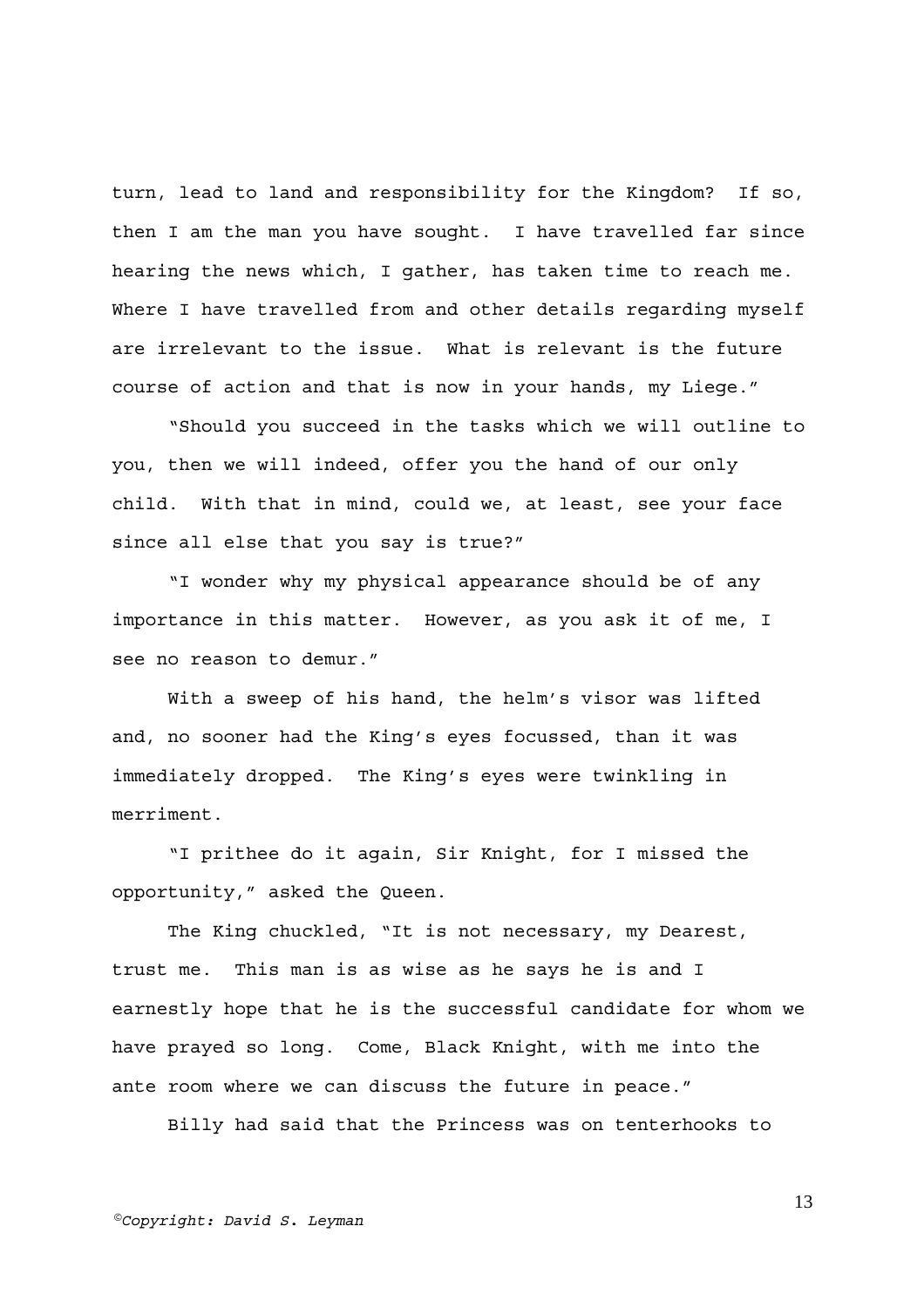see the Knight properly. She knew he was big and must, by the quality of his armour, be rich and successful. But how old was he? What did he look like? She could find nobody to tell her these things. The only person with an inkling was her Dad and he just smiled at her and said that she might, one day, find out. What, he pointed out, was the object of her wondering about these things if he never comes back - he's just another ship in the night, as it were. Billy thought that it was more like another knight slipping by and was amused by his own pun. He, of course was more entranced by the armour and the horse both of which he had ample opportunity to observe over the next week. He was put to work constructing some items for the Knight, paid for by the castle so Billy wondered how rich he really was. Mind, he could be, he supposed, wealthy in his own right but reasoned that if the King wanted this job doing then the King should pay for the tools. Apart from 'smithing Billy had pointed the Knight in the right direction to obtain other stores and a mule to carry it all. He studied, as closely as he dare without appearing rude, the armour and was mightily impressed with the detail work. Such fine filigree work. How had it been incorporated into the suit? It appeared to be hammered out of one sheet but the embellishments must have been added - yet he could see no join. One evening the Black Knight told Billy to take a good look at whatever he wanted to see. He seemed amused that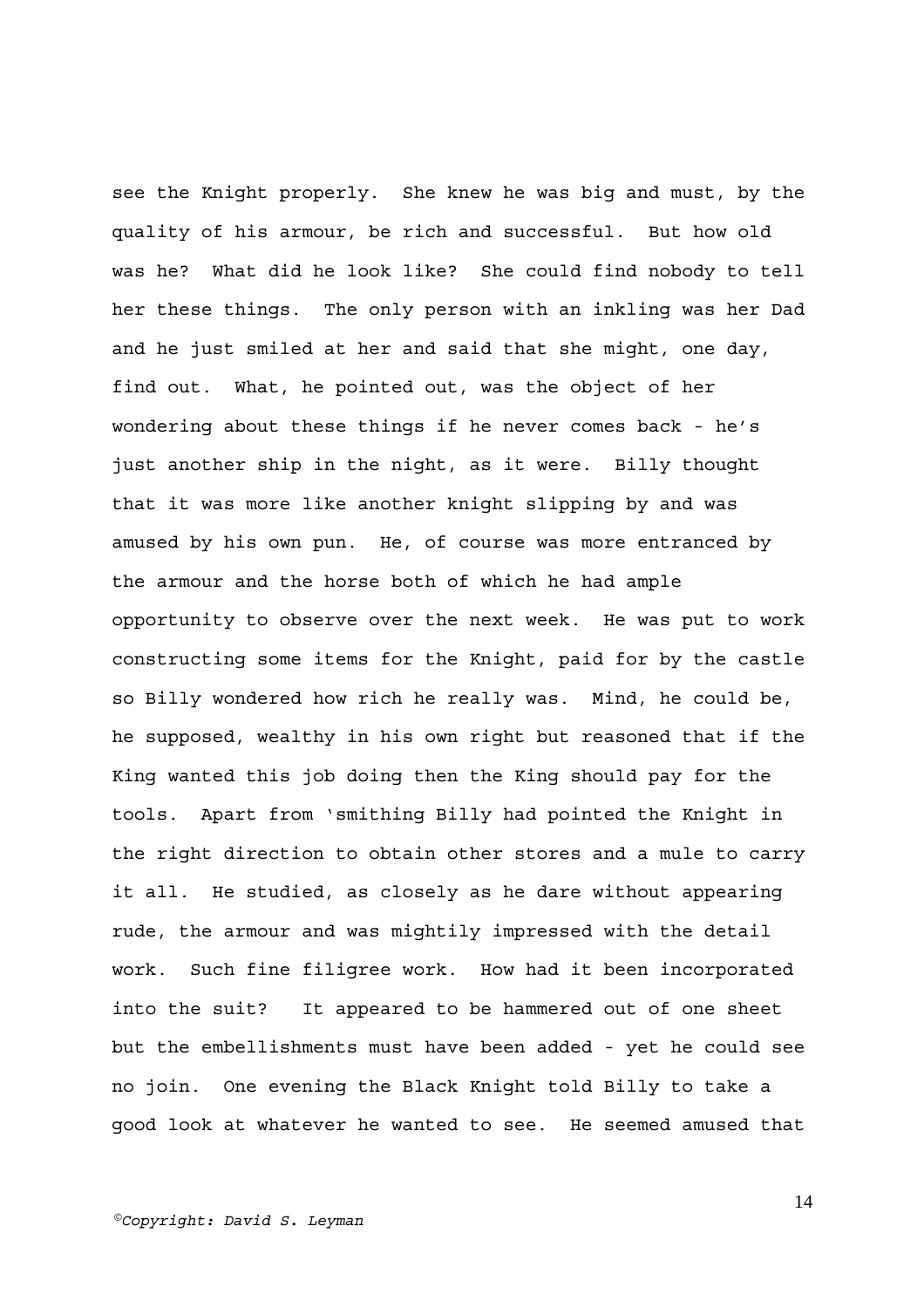the 'smith had been trying to examine the armour without looking at it.

"Don't be shy lad" he had told him in a kindly fashion "I know you're fascinated and you're a fine craftsman yourself."

Billy was a bit taken aback by the voice coming through the visor. He hadn't thought that the Knight had noticed him looking and confessed to feeling as if he had blushed with guilt. But of course he was grateful and took every opportunity to examine as closely as he could. To no avail. He still could not see how it was made. He was a bit crushed, professionally, to the point of asking the Knight where it was made and by whom. A great, great man made it many years ago in a land far, far away. It is a cold, bleak place you would not wish to see twice in a lifetime, the Knight informed Billy, unlike the land of my birth. Billy had to ask where that was and received the same reply as everyone else had to the same question; it was a long, long way away.

Very early the next morning the Knight picked up the things Billy had made and the items he had purchased which were stored in Billy's shed, put them on the mule and rode out of town. He looked indestructible mounted on that huge white horse and with the red balloon fluttering gaily on the end of its string.

Billy looked deeply into his nearly empty glass. I suspected that he was preparing to drop some hint about the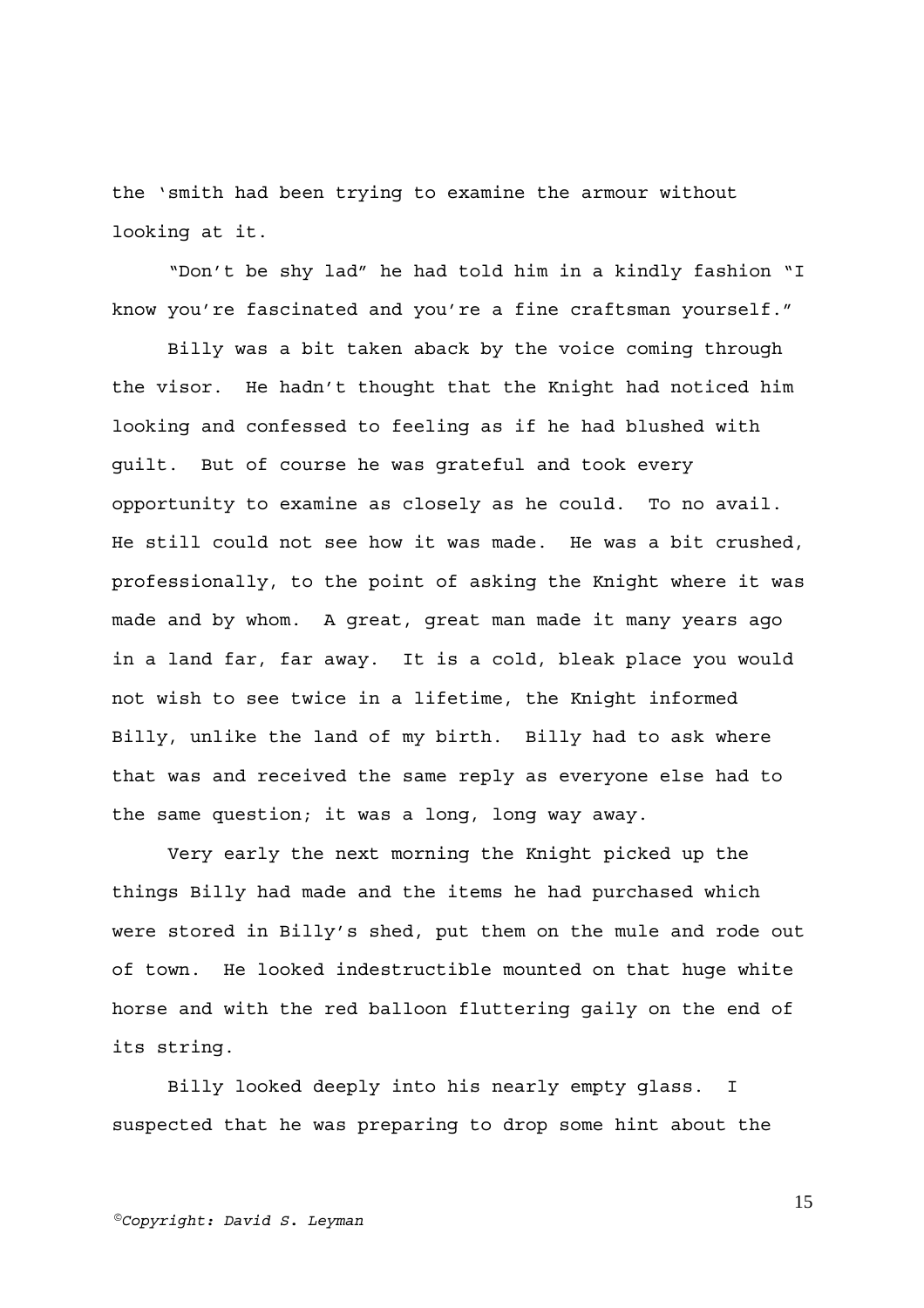tide being out.

"Funny, that." he observed.

I considered that he meant how empty the glass had become and was about to call the waiter.

"Why did it always stay up?"

The tea? The glass?

"If the gas is in the balloon under pressure - which it has to be because the walls of the balloon will press in on it, then the gas inside the balloon is denser than the gas outside the balloon. Ergo, the balloon is heavier than the surrounding air."

"You are trying to tell me something, Billy, and I'm not sure what it is."

"A ship floats because it displaces its own mass of water before the top of it is under the surface of that water. For a balloon to float it must displace a mass of air heavier than that represented by its own volume. If the volume of air displaced by the balloon weighs more than the weight of the balloon plus the gas in it then the balloon will 'float', otherwise it will hang down on the end of its string."

"OK, Billy, I'm with you on this. But what's the point you're making?" I thought I sounded more confident in my understanding of the situation than I really was. Part of the art of marketing, you know.

Billy's eyes never left the glass and his mind didn't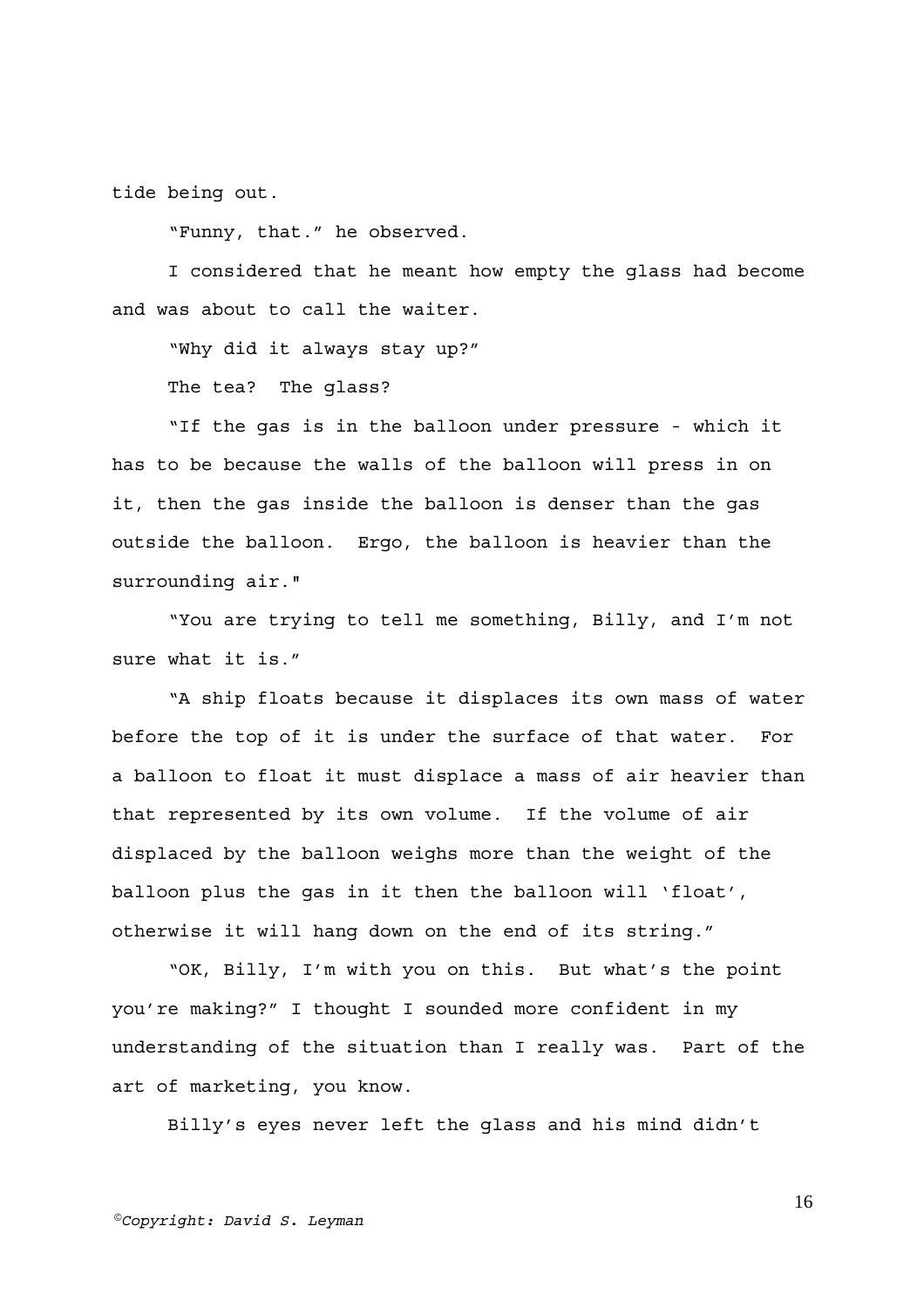seem to leave the country it was in - it certainly didn't seem to be here with us. "His balloon always floated."

A thought struck me "The Black Knight was some sort of wizard?"

Billy looked at me in total disbelief.

"It was only a suggestion, Old Chap."

He shook his head and swirled the last drop of tea. "No. We never, ever, saw him top up the balloon and yet all balloons will seep gas out after a time. I don't know of any membrane that is completely non-porous, that is not to say that there isn't a non-porous membrane - I just don't know of one. And that, I suspect, is the crux of the matter."

"That you don't know of a non-porous membrane?" I admit it. I was absolutely nonplussed.

Billy sighed, his shoulders went down and he sighed again. He had the air of one who was dealing with a particularly dense child.

"You're not seeing the whole picture. He's got a horse that has been bred to be enormous. We've never seen such a fine animal here. He's got armour that is exquisitely made and looks like it will stop anything I could throw at him. He's got a balloon which does two things; it floats because it is lighter than air even 'though the gas in it is, necessarily, compressed; it doesn't leak - ever, as far as we can tell. Tell me what you think of all that. You're the one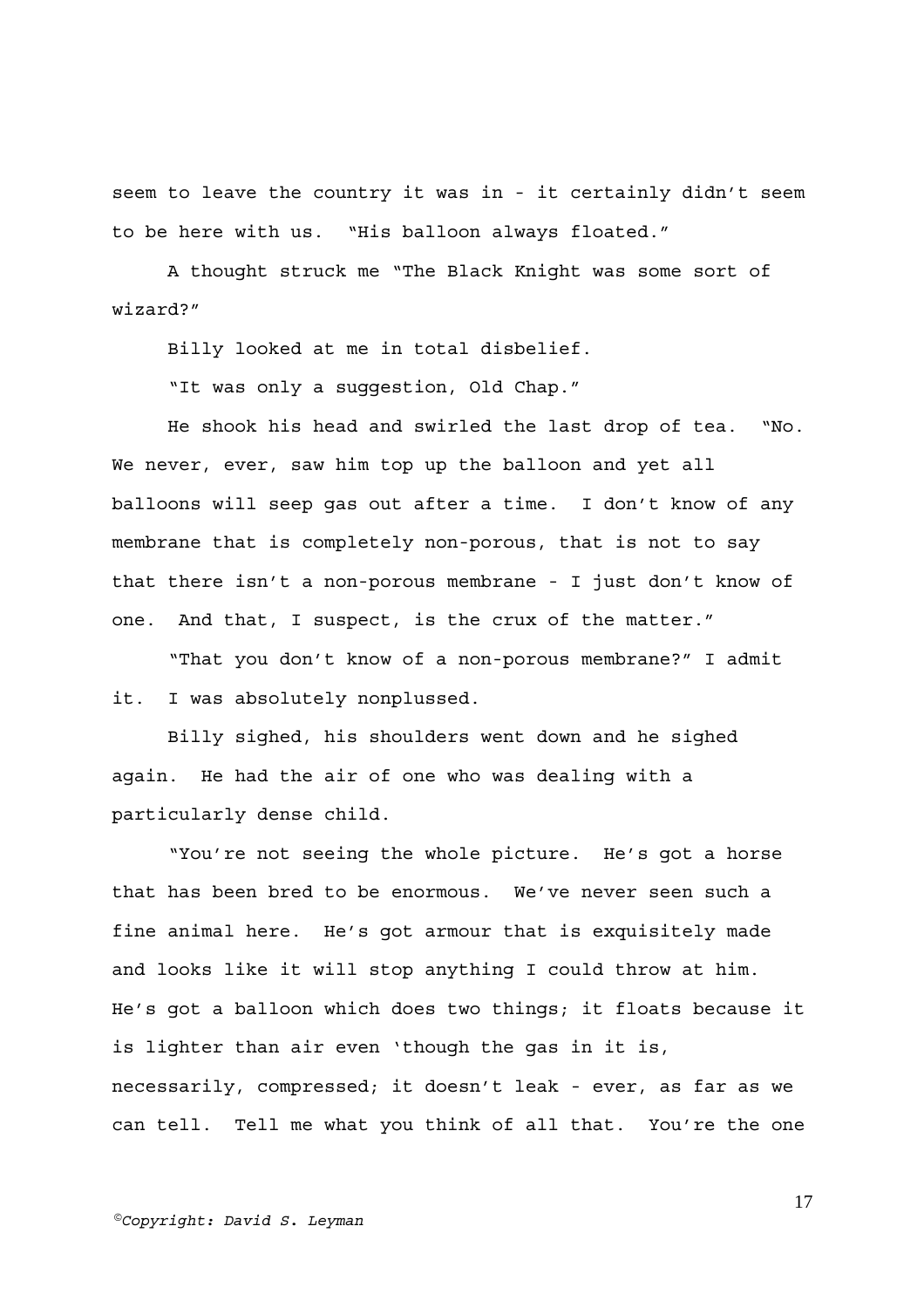who's had all the expensive education. I'm just a simple 'smith with country boy logic and a bit of physics picked up from my mate who's a teacher of science up at the castle."

"Well," I was groping for some common factor. People like Billy tend not to ask you questions and I'd got out of the habit of thinking too deeply. Now, now, there's no call to be rude. Another comment like that and I'll just up and go and you won't hear the end of it. "If he's got all this wonderful gear that we've never heard of then he must come from some civilisation far away that's a bit in advance of us." I was flannelling and Billy knew it.

"Where?"

"The whole of the world has not yet been explored. Who is to say what is out there beyond the western lands?"

"Sea."

"Ah, but what then?"

"The eastern lands."

"But beyond the western lands would be the far western lands - across the sea."

"The world is a globe, a sphere, a ball. If you go east and cross the sea you come to our western country and vice versa. If you go north you freeze to death. South and you scorch until, eventually, you freeze; keep going and you're back on the sea between the east and west countries. Where is there left?"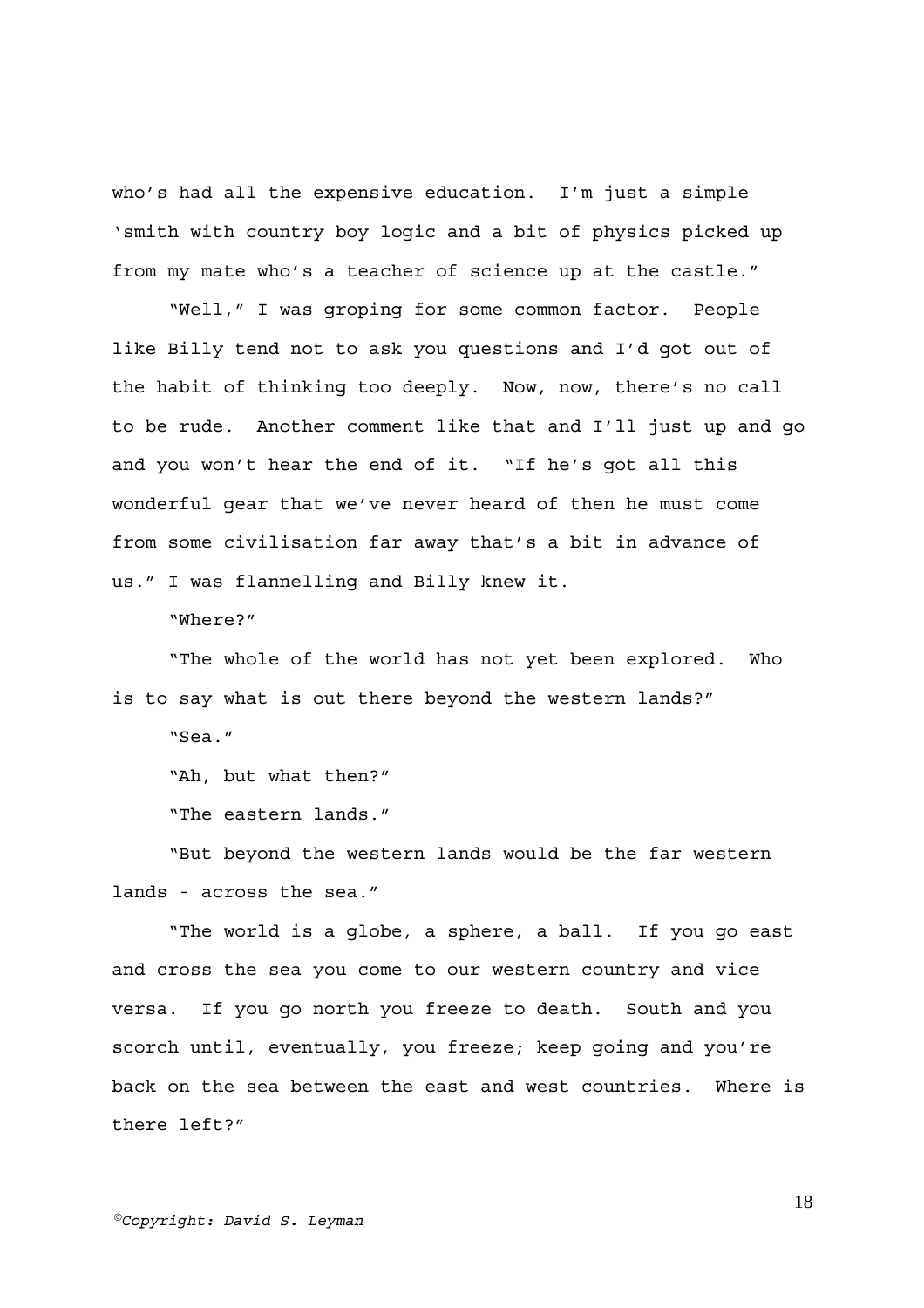"There is an area between the scorching and the freezing to the south where nobody has explored."

"Nobody has explored it because it's full of aboriginals who glory in massacring anyone who sets foot there. There is no hidden civilisation, no glorious technical empire there, and no lost world. This is all out of story books; the fact is that it is mostly tropical jungle going on to bush, grassland, pine forests, tundra and then small mountains and pack ice. Well-armed parties have got through the natives strange, pale people with white hair, and lived to tell us about it. Any more ideas?"

I felt a bit wounded. He was, of course, correct. Once you dispense with myth and legend there wasn't much left that couldn't be explained. Churlishly, perhaps, I responded with "That only leaves some other world, then, doesn't it?"

"Ah. We're there at last. My theory exactly." He looked very pleased with himself. My joke at his expense had backfired on me. Sarcasm turned into irony at a stroke! I called the waiter to refresh our tea.

"That raises more questions than it answers."

"Such is life. Such is any worthwhile question and any good answer. For instance - why are leaves green?"

"What?" I was perplexed "Because they contain chlorophyll, of course."

"Of course, but why is it green?"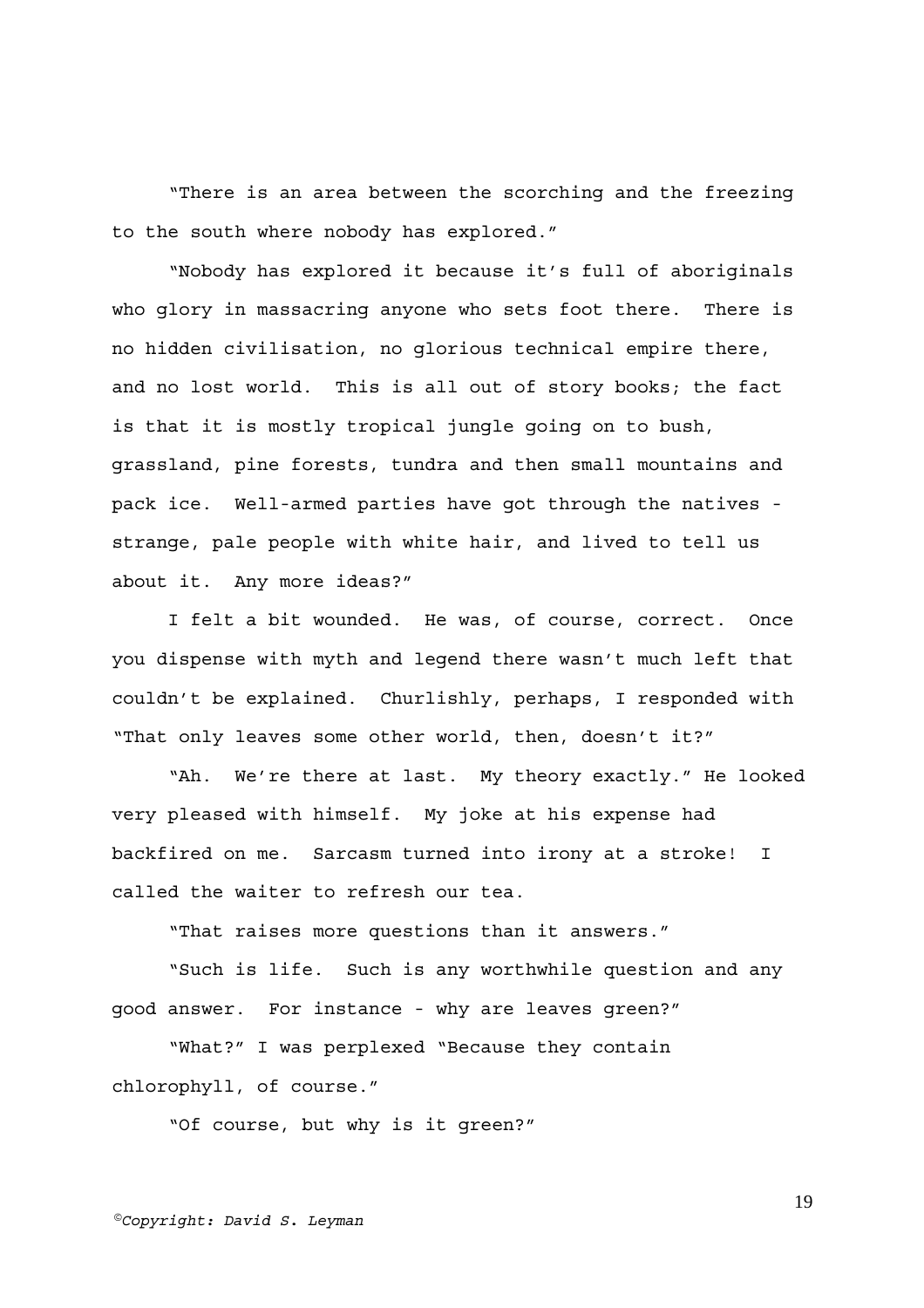"What is your point? Obviously green is the best colour for the job. Certainly it is the most restful on the eyes." I tried to inject a touch of levity. Failed.

"Is it restful on the eyes thus leaves are green or is it restful on the eyes because leaves are green. Chicken and egg, so to speak. No. The point is that sunlight is mostly yellow light therefore leaves reflect away most of the light they get from the sun. This is inefficient when you see, in nature, the effort leaves go to to get light. Nobody knows why leaves are green. Everyone just accepts it as a fact. Similarly, everyone just accepts as fact that there is no way of getting to another planet and, therefore, there is no way for anyone from another planet to get to us. Inverse logic. Along the lines of: All bald men have false teeth therefore everyone with false teeth is a bald man. If you would care to calculate how many chances there are for life to form in our galaxy you would notice that there are, potentially, millions of planets which could have life on them - all at our level of development? I think not. Some more primitive, some very much more primitive and, conversely...." He trailed off and looked at me expectantly.

"Why? Why would anyone from another planet want to come here? Here, for heaven's sake! What have we got that's so desirable?"

"Peace, maybe? Freedom? Who knows what the social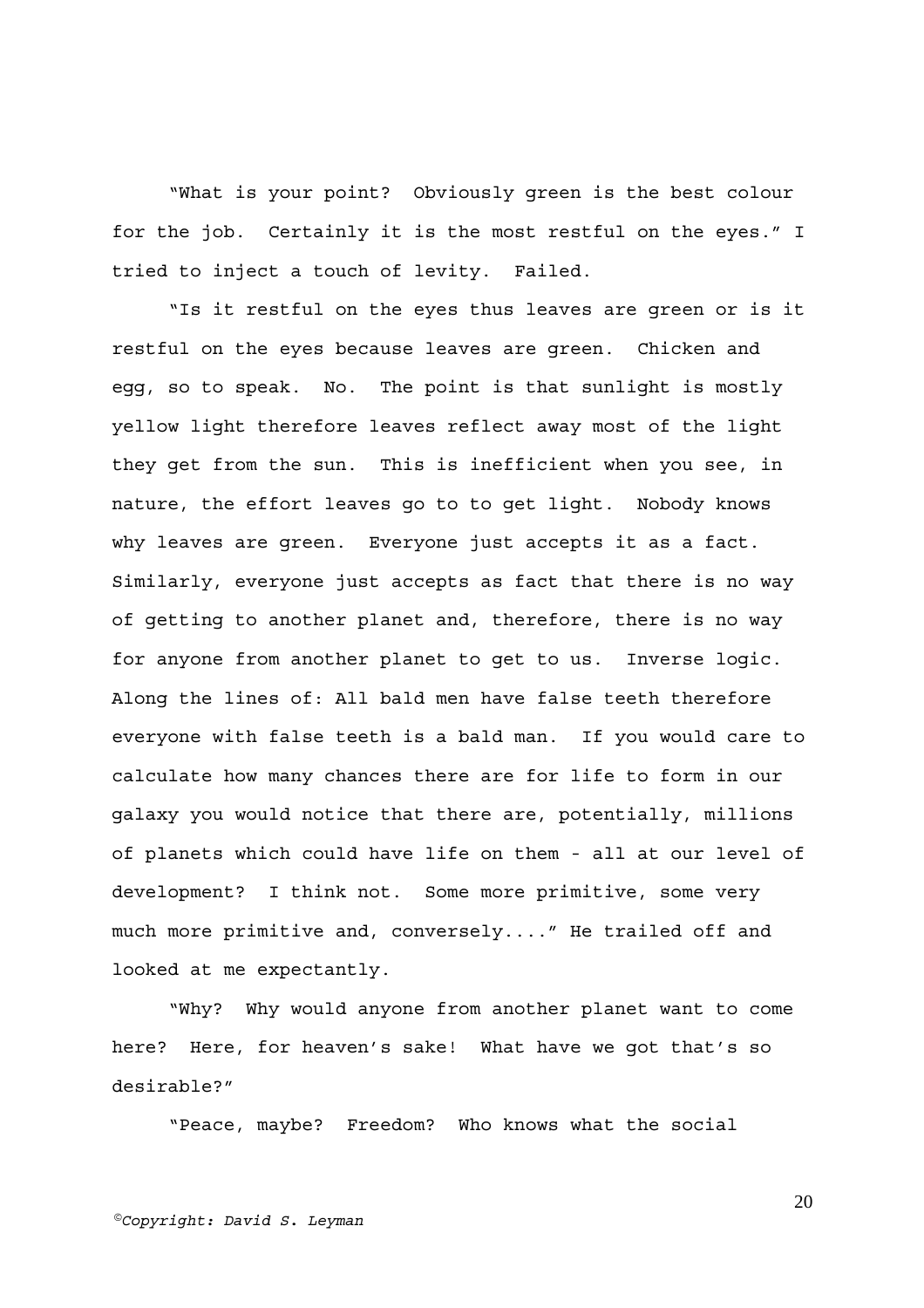conditions are like on other worlds? You've seen the smoke I get off the fires in the 'smithy sometimes. Imagine if a world was smelting and working vast quantities of metal it might be full of smoke. Perhaps he just wanted clean air."

"I shall have to ponder this. It's all a bit radical for me. Perhaps you'd best finish the story because I still don't see this Annie getting saved." I rather thought he had a somewhat fervid imagination and was wondering how this reflected on the rest of the story. Still, I was anxious that he should tell the rest of it and preferably without getting me involved in too much cerebration. I was here, after all, for a spot of rest this evening.

"We left the Black Knight riding off to the north early one morning with a mule in tow. The mule laden, we remember, with a load of equipment. We know he stopped one night at a farm some sixty kilometres from here because we got a rather excited report from the farmer's boy when he came into town about a week later. He was a shade crestfallen when he discovered that we all knew about this Knight and his horse. Everyone asked him what the Knight looked like. Each time he said that the Knight was big and black. Each time he was asked he had to admit he hadn't actually seen the Knight's face. And so the boy became even more dejected. Billy had asked him about the horse and in which direction had they ridden off. The boy cheered up a bit now because here were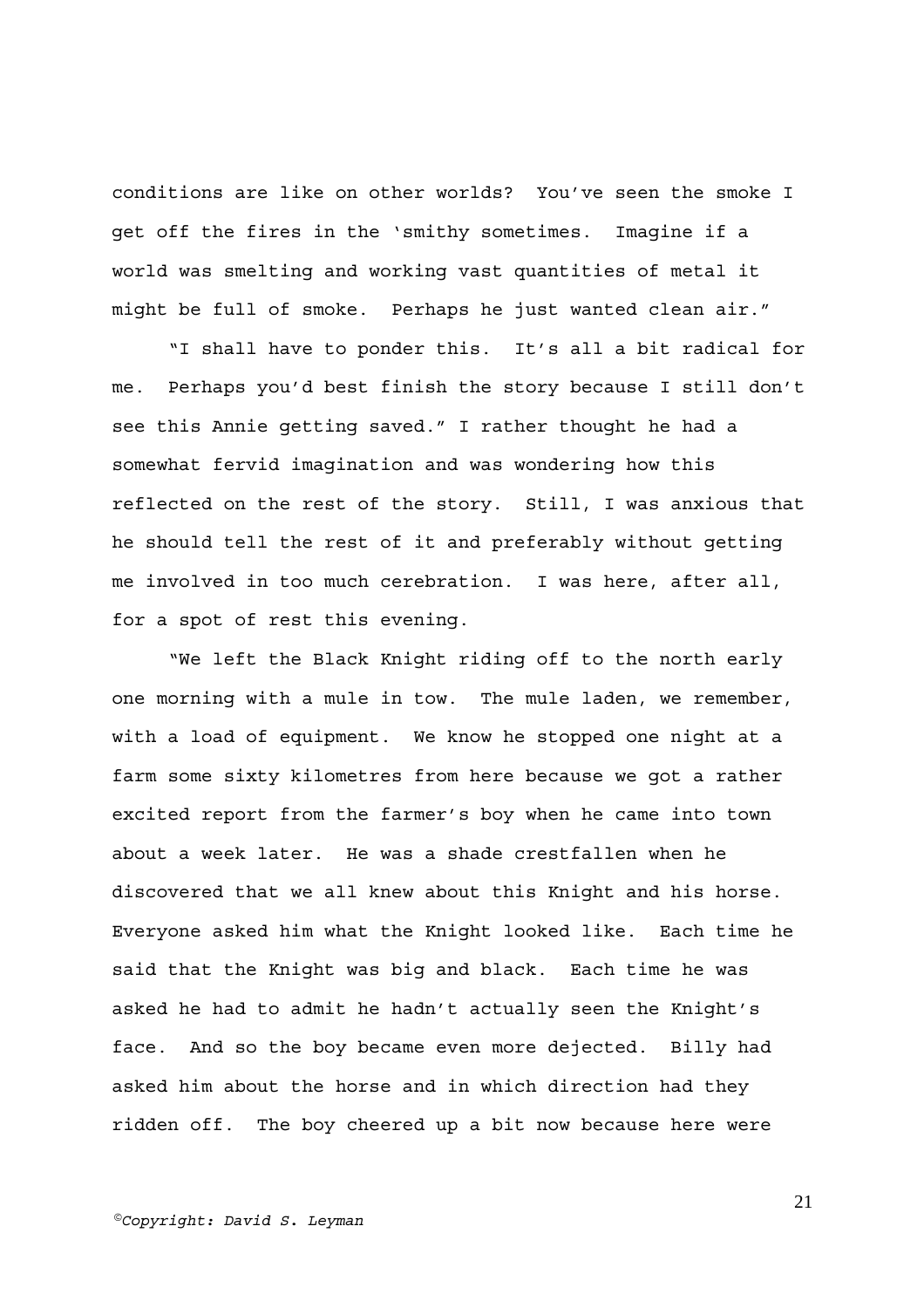questions he could answer that nobody else knew. The horse wasn't sweating. No. The Knight's armour gleamed like new when he arrived and when he left. No. There was no smell of rust and yet it had showered a little that day. That fascinated Billy and so the boy began to get happy. Yes. They had gone north. Into the big grasslands and towards that thin blue line that was the northern ranges. Great, high peaks. Jagged and covered all year around at their summits with snow and ice. So the story goes. No one has ever been up close to them, at least in living memory. Between the mountains and us there are two wonders. There is a two kilometre long bridge spanning a kilometre wide abyss which stretches around the world. Geologically improbable though it is the gap exists. The bridge is a wonder for two reasons. Firstly it is structurally unsound and should not be there not that anyone has ever crossed it, at least not in living memory; someone must have crossed it at one time or it would not have been built. The second reason is the same as the second wonder. Trolls. The abyss is populated by Trolls. It is widely known as accepted wisdom that Trolls eat anything. People are definitely on the menu for them. Trolls are very, very, strong, impossible to kill and incredibly stupid. It is only for that last fact that we are not overrun with them. They are too stupid to realise the rich harvest in people that awaits them to the south and prefer to live out their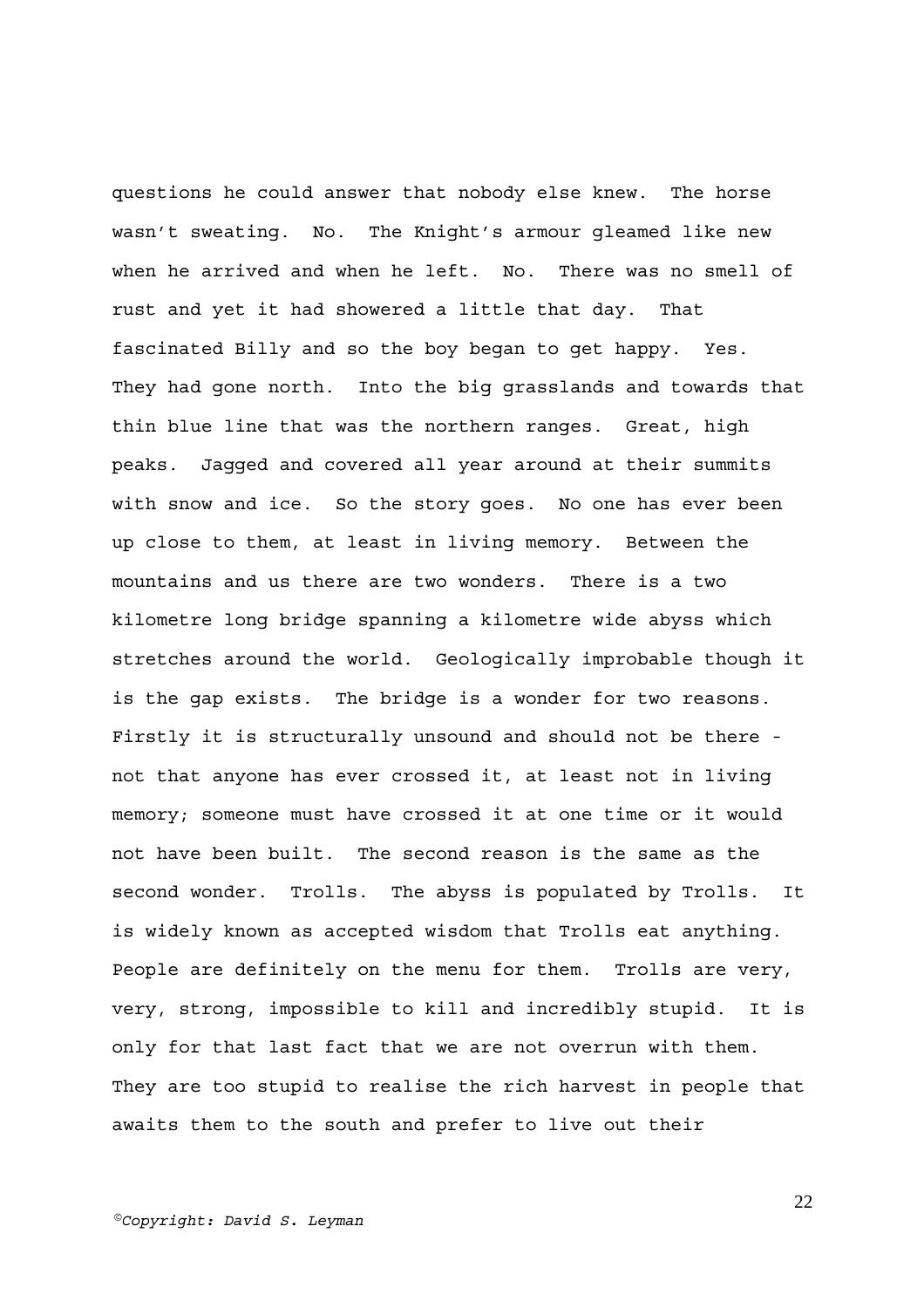enormously long lives in the abyss. Home sweet home. Now, who would want to go near the bridge let alone cross it? Who built the bridge? Crazy men or Trolls. Face it. Given the accepted wisdom it had to be crazy men. Does this mean that Trolls don't eat crazy men? Unlikely. Trolls, hear this again, eat anything and everything. Everyone knows that. For a fact. Who told us what happened at the bridge? A Troll. What was the problem that the King set the Black Knight? Find a way of safely crossing the bridge into the Northern ranges so that the Kingdom will be extended and we can, maybe, trade with whoever lives the other side - if anyone does. How did the Knight solve the problem? He asked the first Troll he met why people from the south should not cross the bridge in safety. The Troll told him that people could cross all they liked for all she cared. They are frightened, she was told, of being eaten. Oh? And by whom? She wanted to know. By Trolls. Troll laughter can be thunderous. Watching a four metre high Troll covered in very, very thick fur weighing in the region of two hundred and fifty kilos rolling on the floor in helpless mirth can be extremely disturbing. They don't get much to laugh at up there so this was a real treat for her and she made the most of it. They came to an agreement. The Trolls would 'guard' the bridge to ensure the safety of travellers and the travellers would pay either one cow, two sheep or three goats as a toll to cross. The Trolls would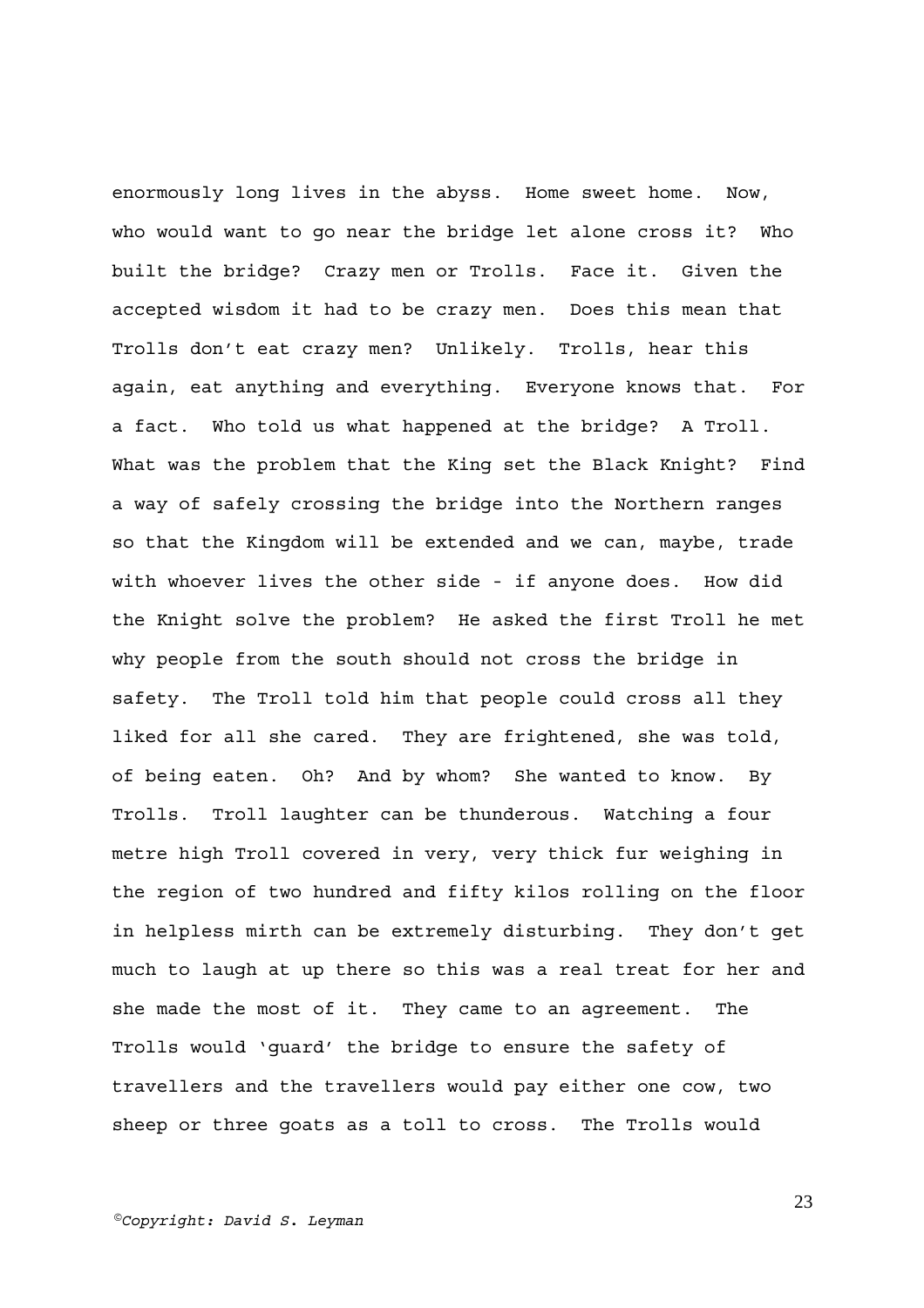prefer the cattle but she recognised the improbability of everyone having access to a herd. She was a little concerned at the dishonesty involved. Guard the bridge from what or whom? Ensure the safety of the travellers from what or whom? Trolls, she was informed. Another lengthy and thunderous bout of laughing. She thought this was wonderful. And no, they don't eat humans or pigs - both are filthy beasts. No, they do not go south - it's too warm unless they shave off all their fur and that would be indecent, don't you think? Again, no, she didn't think she had a threatening or menacing appearance; in fact, she had been told more than once how attractive she was and that her eight protruding canine teeth were particularly even, sharp and yellow. Why, anyone could see for themselves what a vivacious little charmer she could be with almost no effort at all. Who built the bridge? Ah, the stuff of legend, she told him. If the Trolls couldn't remember then it must have happened a very long time ago. Unless she was hiding something. Something not for 'foreign' ears."

Billy stood and stretched.

"Just off to the 'pit' to make room for another tea" he said, glancing at the empty glass. I acquiesced and called the waiter over. By the time Billy returned to the table the fresh tea was ready for him. I asked him if that was the end of the matter.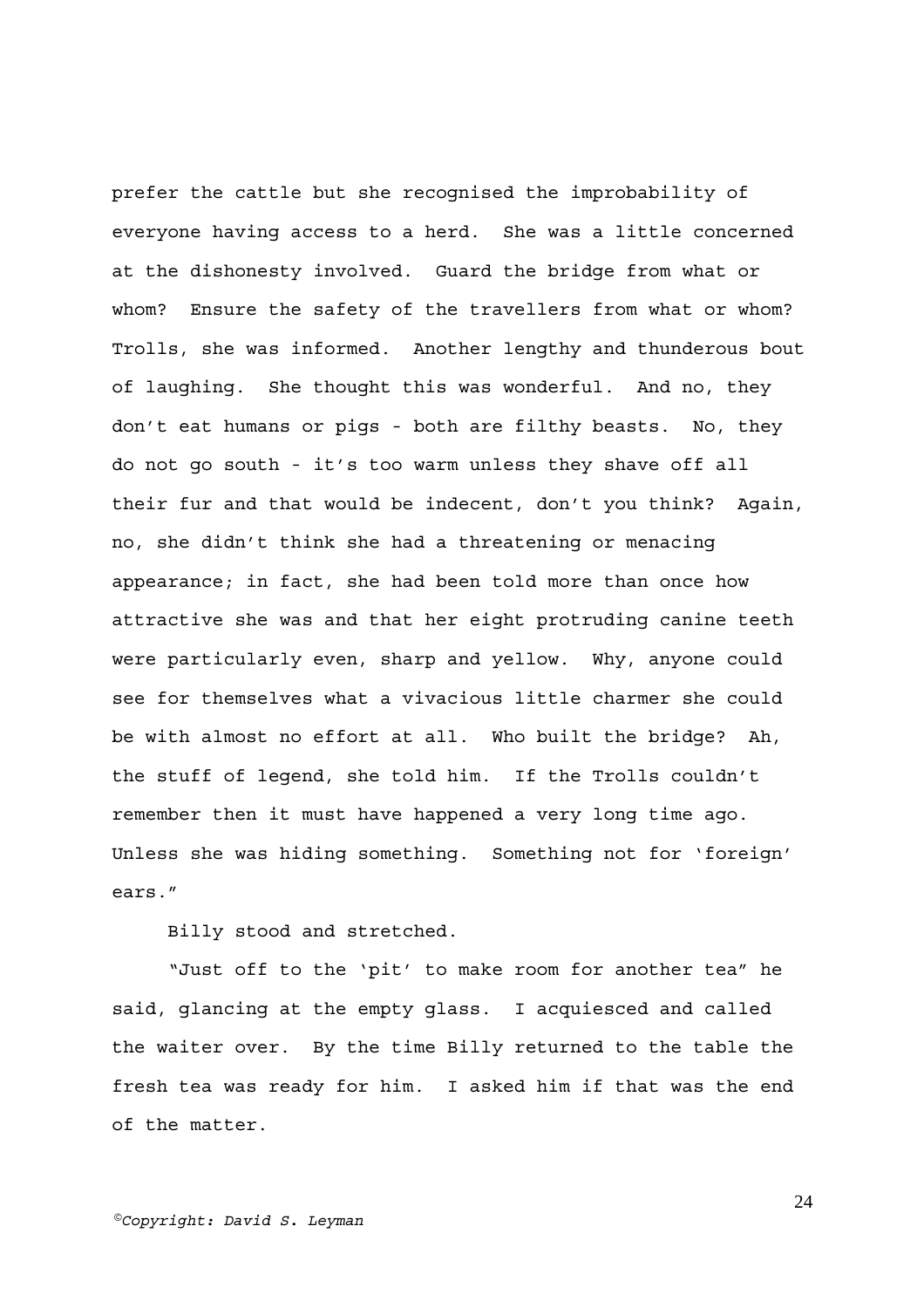"Oh, no. That was only the first part. Certainly the Northern Ranges are now open for us to visit - not something generally spread about to other countries at present because things seem to be happening up there. Things which could be extremely beneficial to this country." He leaned back and tapped the side of his nose with his finger and, with a wink, said "But that's, maybe, a story for next time you come to visit us." He smiled broadly. I'm not too sure whether he liked the company of someone from back home or whether he liked my capacity to provide him with tea. Still, it did the marketing effort no harm and I could always raise the commission a touch to cover the costs.

"If that's not it then what is?"

"You must have heard of the dragon that was terrorising the east?"

"I have. But you said 'was'. I take it that the dragon is no more?"

"We don't know that for sure, really. But we do know that the second part of the job was to get rid of the dragon. The King suspected that it would move west before too long and we can do without that monster preying on us."

"I didn't think that dragons ate people."

"They don't, but they do eat cattle and, sometimes, sheep. They will also take deer and large ruminants other than cattle."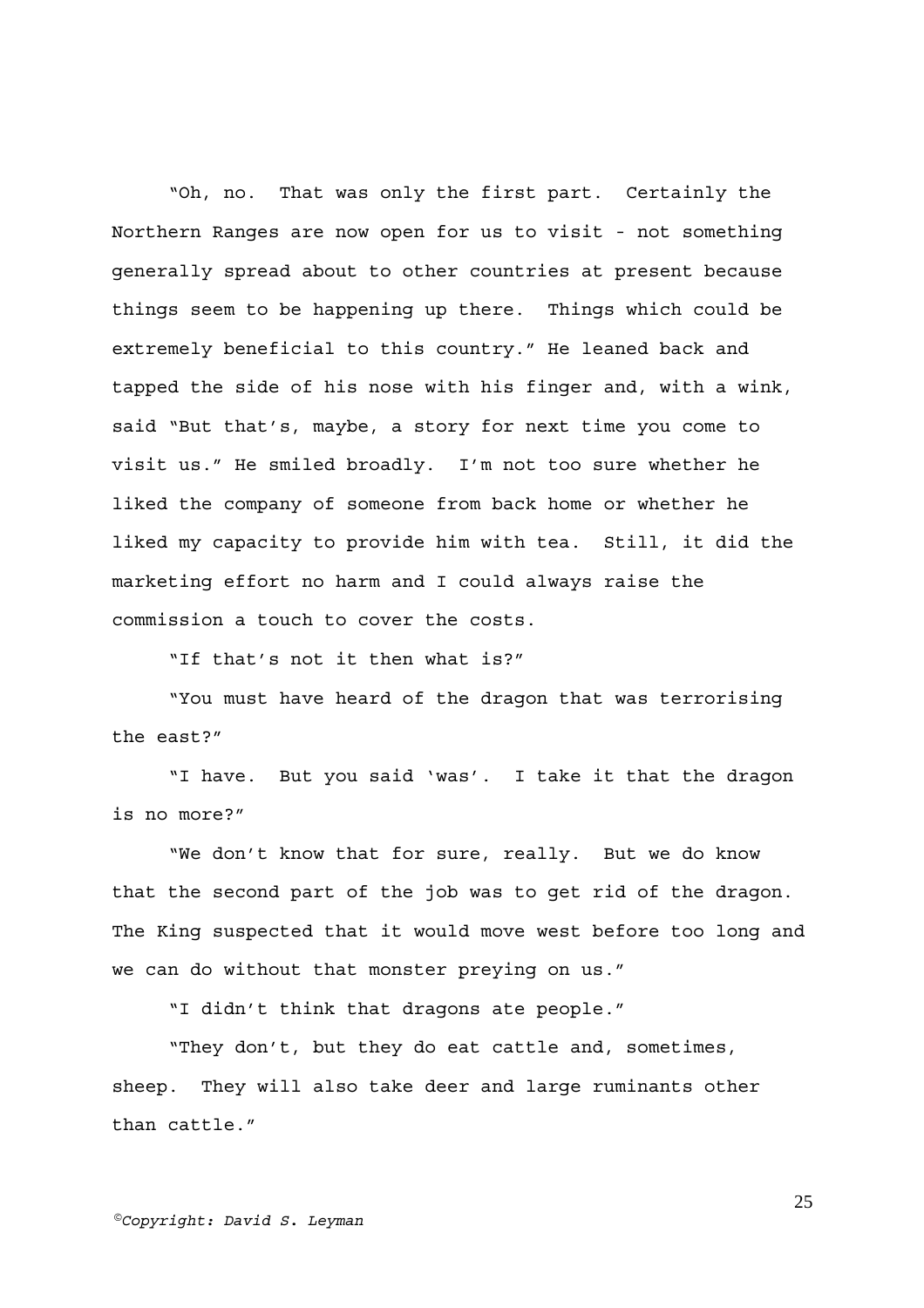My knowledge of geography, in this respect, was a bit hazy. I did no business in the east. Apart from being way too far to go it was populated by seafarers who were inordinately partial to drink and rowdyism. Now, I am of a somewhat delicate disposition and none too well built, as it were and I am told, or, rumour has it, rather, that these sailors are partial to, well, how can we put this tastefully, they are none too bothered whether their date is a woman or...er...not. Better safe than sorry; I stay away from these eastern towns and let the braver or more robust of my competition visit. Or even, perhaps, those who are not averse to such companionship. There are people like that, you know, and I let them get on with their lives as long as they don't try it on me because I should just scream out loud, I know I should and there's an end to it. Billy continued "You clearly didn't realise that the eastern countries, where the dragon chooses to live, used to be a thriving and prosperous agricultural area - proud of its roots steeped in dairy farming of the highest quality. They would export cream, cheeses, butter and dried milk of superb quality all over the known world. And then the dragon took up residence somewhere in the territory. Where it came from, nobody knows. It has been there for so long that history does not record its arrival. Maybe it used to live here, or in the West, who knows. But over those uncounted years the herds of cattle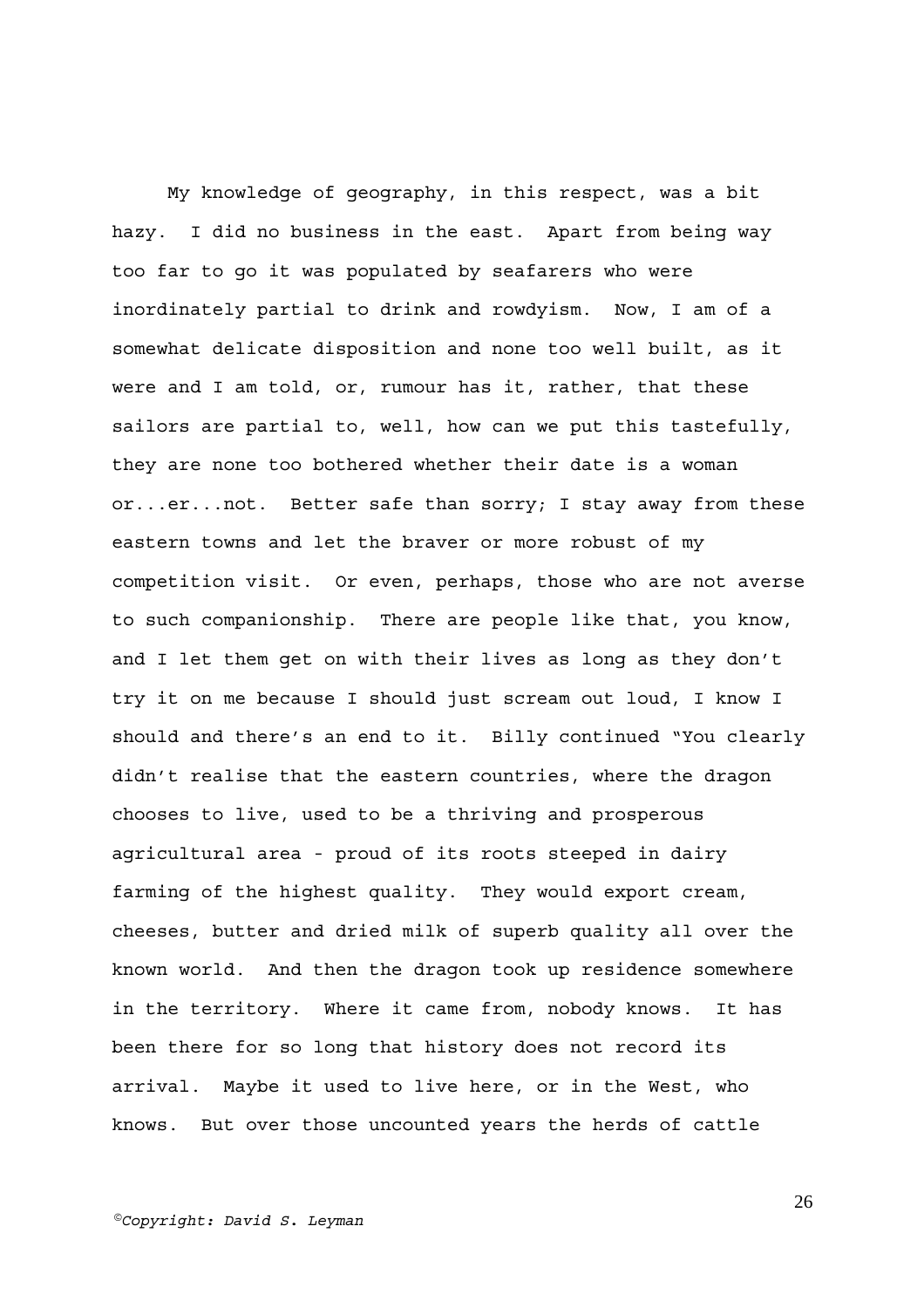gradually dwindled to almost nothing due to the depredations of the dragon and the people moved to sea for their living. Now they are, as you realise, of course, merchantmen sailors and fishermen."

It must have been all that tea clouding my judgement. I really could not see what this had to do with the King here. I told him so.

"Of course the King is worried. As I said. The reports we are getting are that the eastern nations have almost no cattle left. Where will the dragon go when there are none left? Maybe here, for all we know. The King is concerned that the cattle here will start to disappear and, while we don't have the same reputation for dairy farming as the old eastern countries did, we still have a pretty robust trade in some dairy products and meat, of course. The King recognises that there may be another dragon somewhere else that could take this one's place but that's a different risk - let us, he said, get rid of the devil we know. And that was the Black Knight's other task."

"Before you go on. What happened to the other candidates for this suicide mission?"

"It is said that they either started with the dragon and lost or attempted to manipulate the Trolls by subjugating them with the sword. There are, at any rate, a pile of whitened bones at the bottom of the abyss, according to those who have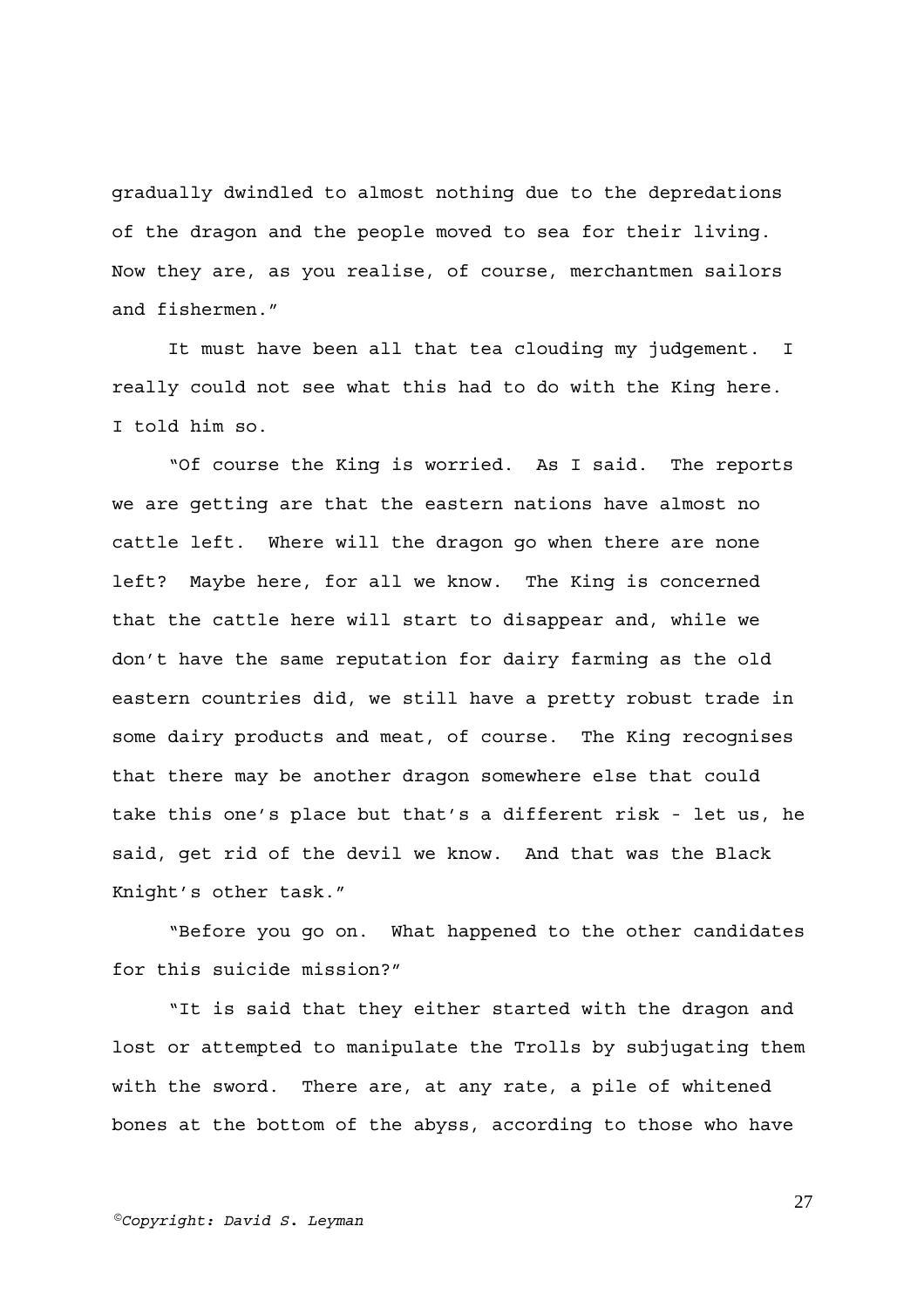travelled across the bridge. The Trolls say nothing about it, they just smile. What's a dead enemy to a Troll? The other alternative is that they decided to go home without attempting anything. The wise ones, that is."

"Why did you volunteer?"

"You haven't seen Annie."

"OK, then. So, what about the great worm?"

"What?"

"Sorry. Old form of address for a dragon."

"Worm? They don't look anything like a worm from what I've heard."

"Well serpents used to be called worms at one time and so the dragon was regarded as a flying serpent, or worm. Call it what you will and I'll get the teas in."

Billy was starting to look a bit ruffled about the worm business but the sound of the word 'tea' seemed to mollify him and I could see his feathers smoothing down - figuratively speaking.

Nothing more was heard of the Black Knight for some time. He had sent a messenger back from one of the outlying farms with a note for the King. It had merely said 'Cross the bridge over the abyss but leave cattle for the Trolls toll. One head for each group of up to five, two head for a group of up to ten, and so on. They would appreciate the odd gratis sheep or goat; a minstrel to sing them a ballad or two would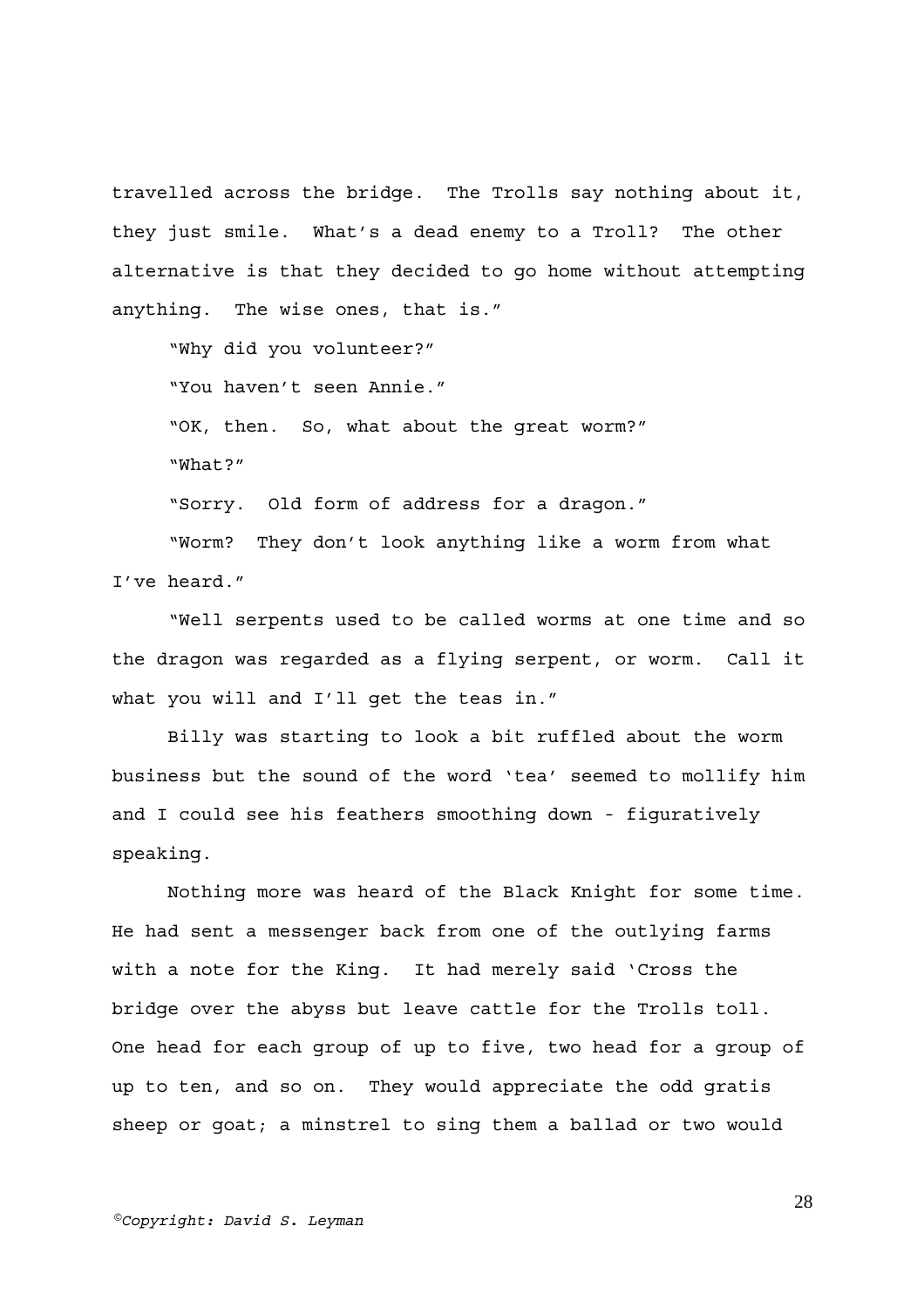ease the way considerably if you want an escort to the other side. I am going on to the east and will see you when the task is complete." It was signed 'BK, WH & RB'. There was a little concern at the enigmatic mention of an escort. Why would an escort, they thought, be necessary? Clearly there was something to the North which held danger for the inexperienced and unprepared traveller. Better take an extra cow, or two, to be on the safe side. A few brave souls went up to the bridge in a preliminary exploration party to test out the treaty that had been forged by the Black Knight and found the Tolls full of good humour and licking their lips in anticipation of a nice fat cow for lunch. The explorers were a bit agitated at first, they weren't sure if the lip-smacking was for them and then, when they realised they would actually be safe, they suspected that the cow would be ripped apart and eaten raw. This was a facet of Trolldom that they really did not relish witnessing. They were stunned when one of the Trolls (they were greeted by three, which is, in Troll custom, a crowd) sauntered over to one of the cows and whispered into its ear while gently stroking its poll. Then they noticed a pool of blood spreading over the ground under the cow and took a step back. The cow continued to chew the cud contentedly until, eventually, it sighed and knelt down as if very tired. At some point it died peacefully and was immediately stripped of skin, gutted and a pole shoved through it lengthways. A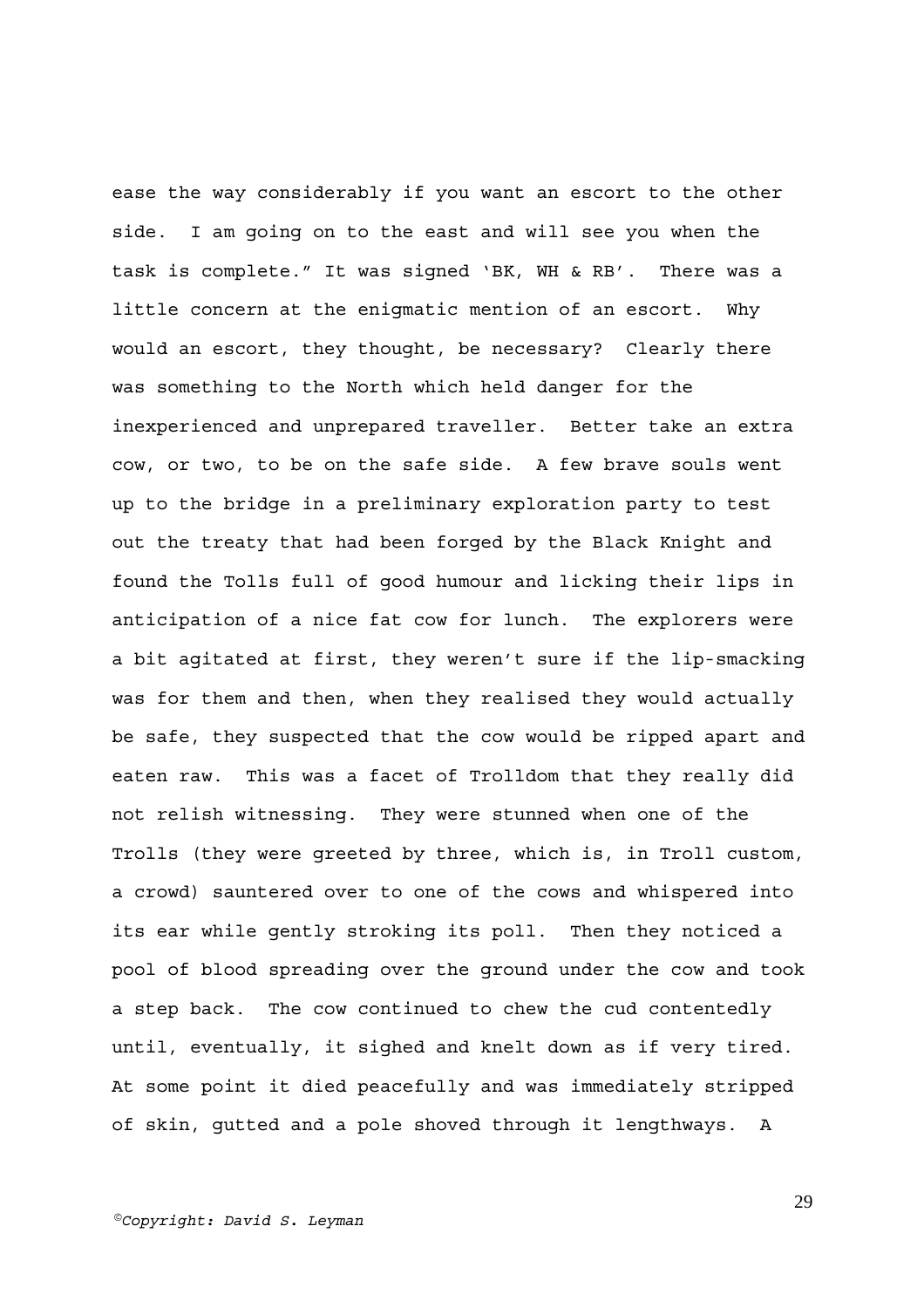huge fire was assembled and the explorers were invited to the barbecue which was, they admitted, delicious and, apart from the actual butchering, pretty damned civilised. They were stunned at this unTroll-like behaviour. Where, they wondered, had these legends of hairy devils come from? The Trolls didn't care. They were lying bloated on the floor in a state of complete bliss. More and more Trolls arrived and another cow was slaughtered and put on the fire. The people from the city were amazed. Never in their wildest dreams did they think they would ever be happily lying on the floor amid a throng of, maybe, a hundred or more Trolls with beef grease all over their faces and belching fit to bust along with the best of them! The Trolls were delighted with the extra cattle that had been brought and chattered excitedly for hours about the possibility of building a herd until one of them asked if the grass here was adequate. They were told that enquiries would be made on their behalf and others would return with advice. A happy Troll is a generous Troll and two agreed to go with the party to explore the Northern ranges and then there was a chance comment from one of the Trolls about that being the second time recently that a Troll had left the abyss with a human. When asked about it they closed up and would not elaborate. They smiled their little smile, as Trolls do, and left you to wonder.

Nearly a year after the note had appeared the Black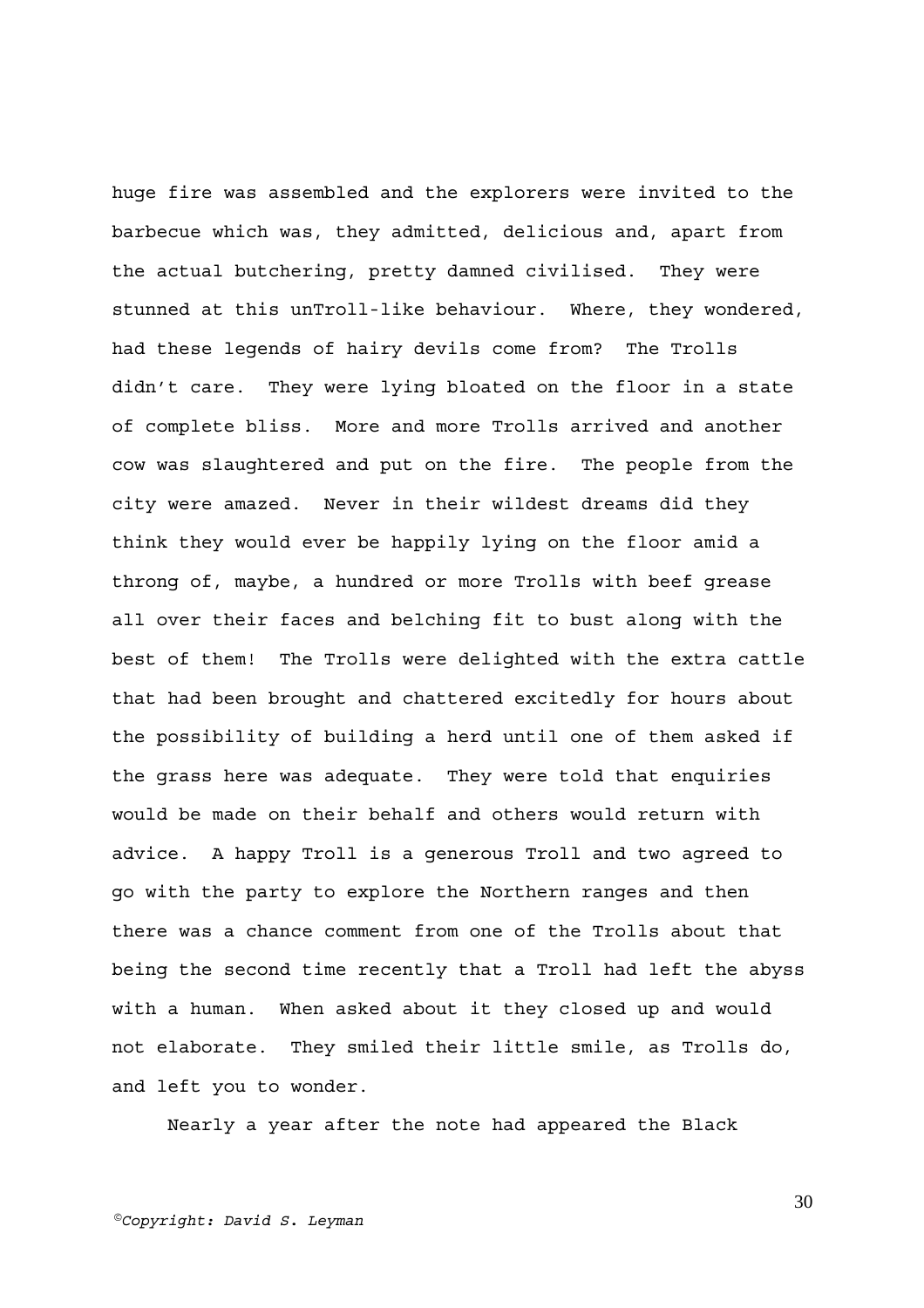Knight turned up. There was no mule and no fanfare or roll of drums. Just he and the great white horse and, would you believe it? The red balloon floating gaily on its string tied to the pommel. There had been no message from the surrounding countryside, no warning from the palace guard up on the battlements, he rode quietly in, as he had before. He raised his hand gently to Billy as he rode past and Billy was able to see that the beautiful armour was scratched and dented here and there and that there were distinct burn marks on the right leg and arm. He was unable to see the left leg because it was the other side of the horse. Billy felt a sadness welling up inside. The perfect armour no longer pristine. That had to have been some battle but the armour.... oh, the armour. That impregnable, magnificent armour. Damaged. He failed to notice the box tied to the saddle behind the Knight, such was his grief; others told him that about the scarred war-horse. Others had told him that the horse now limped and whose once proud head was not held quite so high. He watched the armour disappear around the corner to main gate of the castle and felt the motivation to do his work drain out of him. The armour had toppled off its pedestal.

"You're back - you've come back" shouted the sentry.

"I have, Lad, I have - and thankful for it." replied the Black Knight quietly. "I should wish to see His Royal Highness with despatch, if you don't mind, my Boy."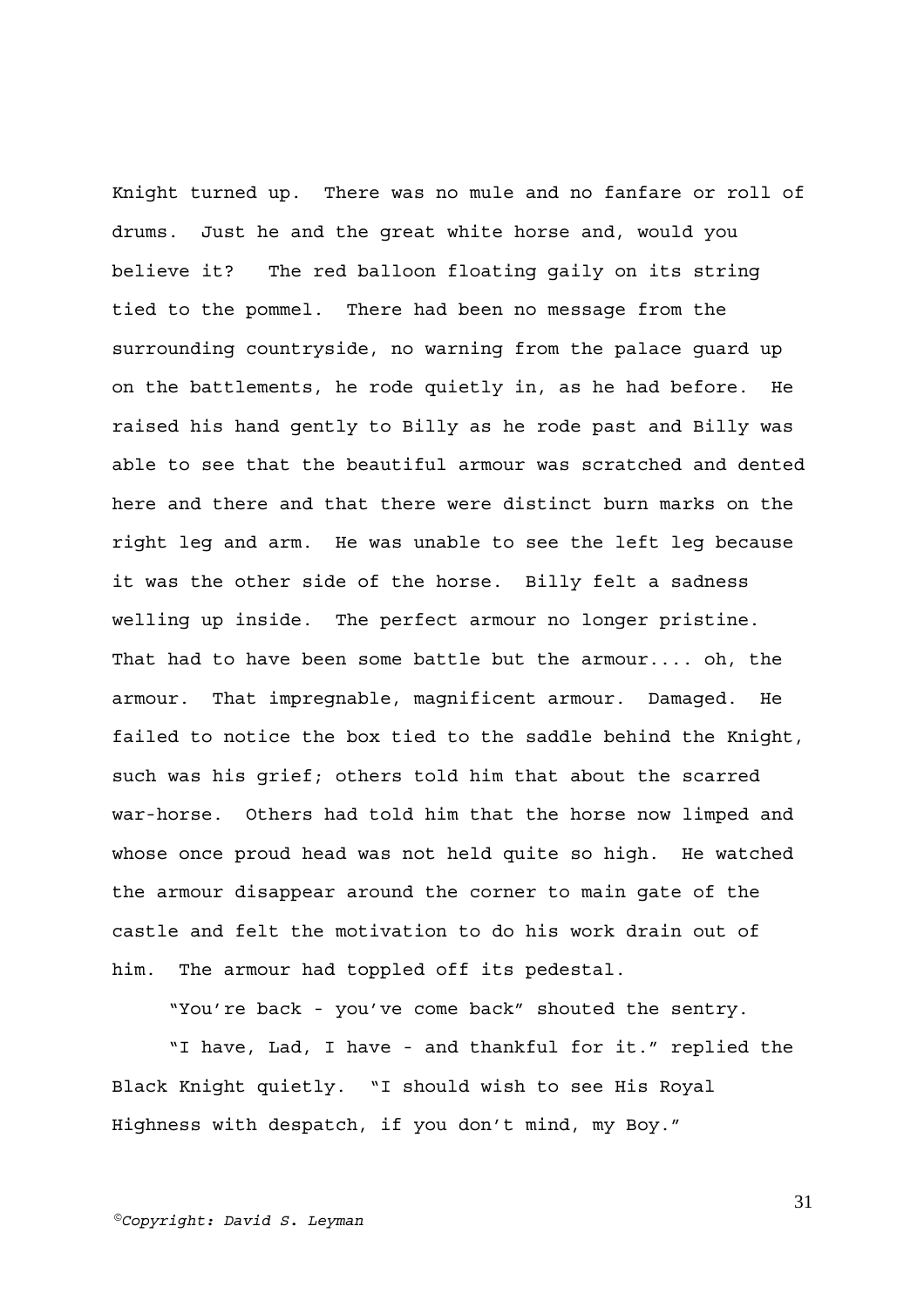"Of course, of course, of course" jabbered the sentry excitedly and waving frantically to a boy in the courtyard. "Take this great Knight to the King's door and then lead his charger to the stables where he is to be spoilt completely - I, Sergeant Azby of the King's Personal Guard, command it to be so."

The boy was open mouthed with wonder, puffed up with pride (hoping that all the other boys in the yard were looking at him with envy), anxious to please and terrified almost out of his wits at the close proximity of such mightiness.

The Lord Chancellor had heard the commotion in the yard as the Sergeant had intended, and made his way to the King's door to meet the Knight. He greeted the Knight warmly.

"It is good to see you return, Sir Knight. You are welcome here to rest, eat and regale us with your adventures, if you would. The King will be anxious to know if you were rewarded with success." The Lord Chancellor's eyes regarded the battle-damaged armour but gave no indication of what he thought the outcome might have been. He smiled warmly at the Knight and motioned for him to follow.

The King was sitting on his throne when they entered the main hall. He was dressed informally, as was his wont, and had an air of anticipation on his face and in his posture.

"Good morning, Sir Knight. I also bid you welcome, as I am sure that the Lord Chancellor has already extended our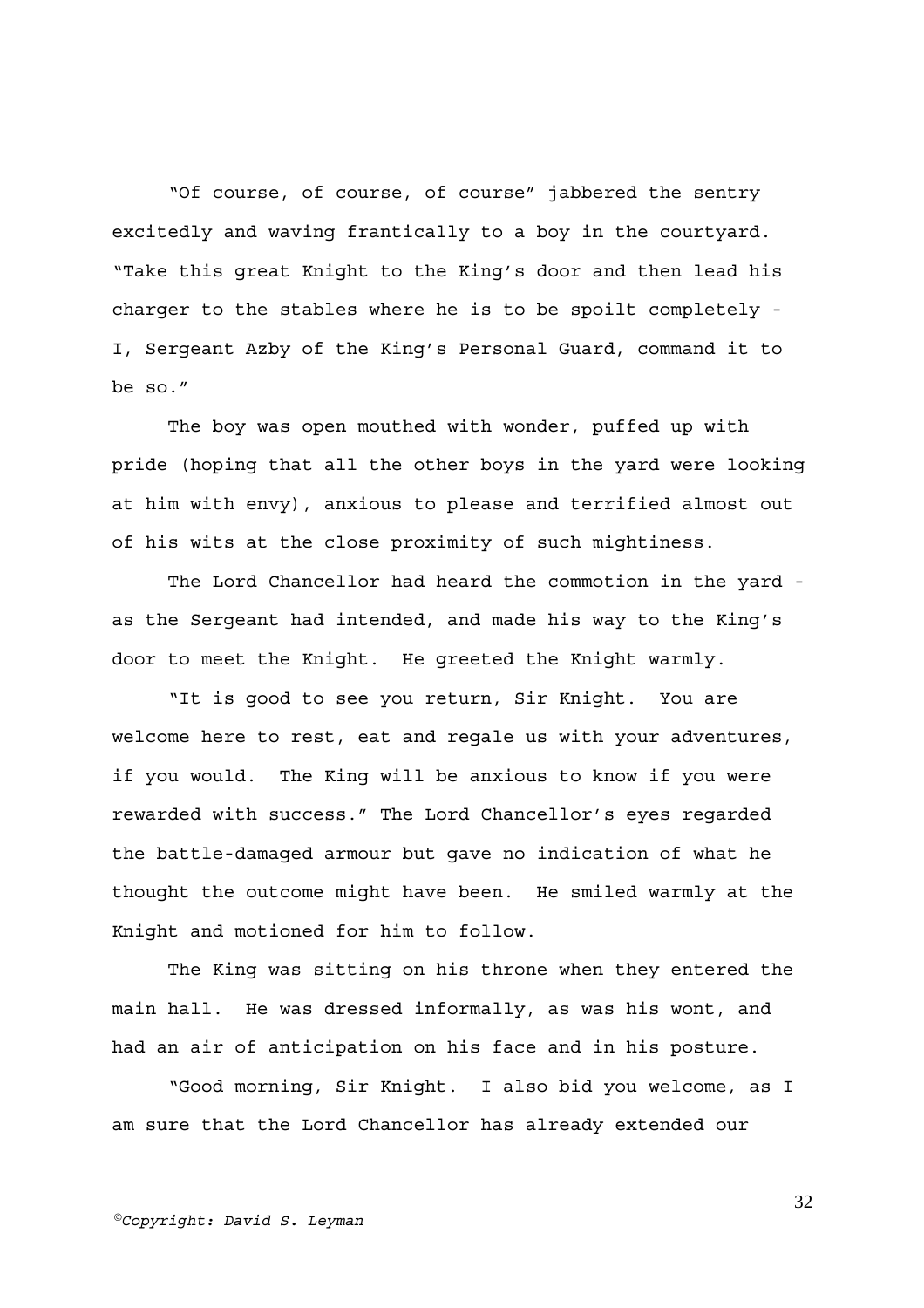felicitations."

"Thank you, Your Royal Highness. Please call me BK as this would be less stressful on the tongue and I, with your permission, will address you as Sire."

The King nodded his agreement and indicated a seat for the Knight.

"Should you have been successful in your endeavours on our behalf - and I believe you were or you should not have returned, we will require some small proof that the dragon is no more or, as with the Trolls, has been dealt with diplomatically to our advantage."

"The dragon, Sire, is dead."

"Then please, take refreshment until the Queen and the Princess arrive. Then you may tell us, all together, of your adventure and proffer us, one and all, with the proof of it."

The Knight looked around to ensure that there were present only the King and the Lord Chancellor before removing his helmet. The King smiled and held out his hand and the Lord Chancellor's eyebrows went up a shade before he, too, smiled broadly.

"These beef sandwiches are very good," the Knight said "the Trolls would love them - they have never tried bread with their meat, I don't suppose, and the touch of mustard is a welcome addition that would tickle their fancy."

The Queen entered asking what the laughter was about.